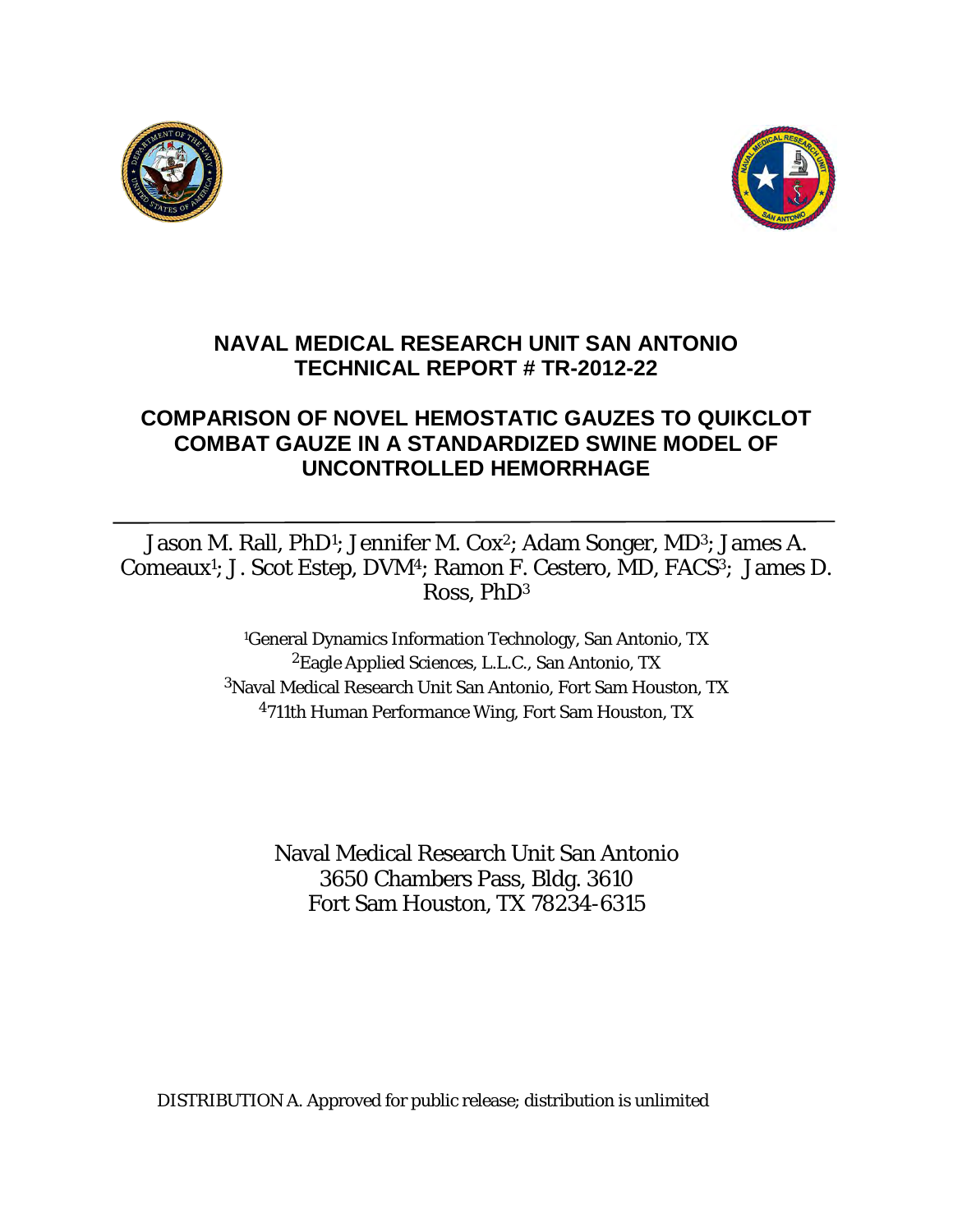Reviewed by:

umen

Randal K. LeBlanc, BS, MPA Program Manager Naval Medical Research Unit San Antonio 3650 Chambers Pass, BLDG 3610 Fort Sam Houston, TX 78234-6315

 $\perp$ 

Rene Alvarez, PhD Science Advisory Board, Member Naval Medical Research Unit San Antonio 3650 Chambers Pass, BLDG 3610 Fort Sam Houston, TX 78234-6315

Approved by:

CAPT Vincent DeInnocentiis, MSC, USN Commanding Officer Naval Medical Research Unit San Antonio 3650 Chambers Pass, BLDG 3610 Fort Sam Houston, TX 78234-6315

29 MAR 12

Date

 $29m$  $2(2)2$ 

Date

 $29$  Mar  $12$ 

Date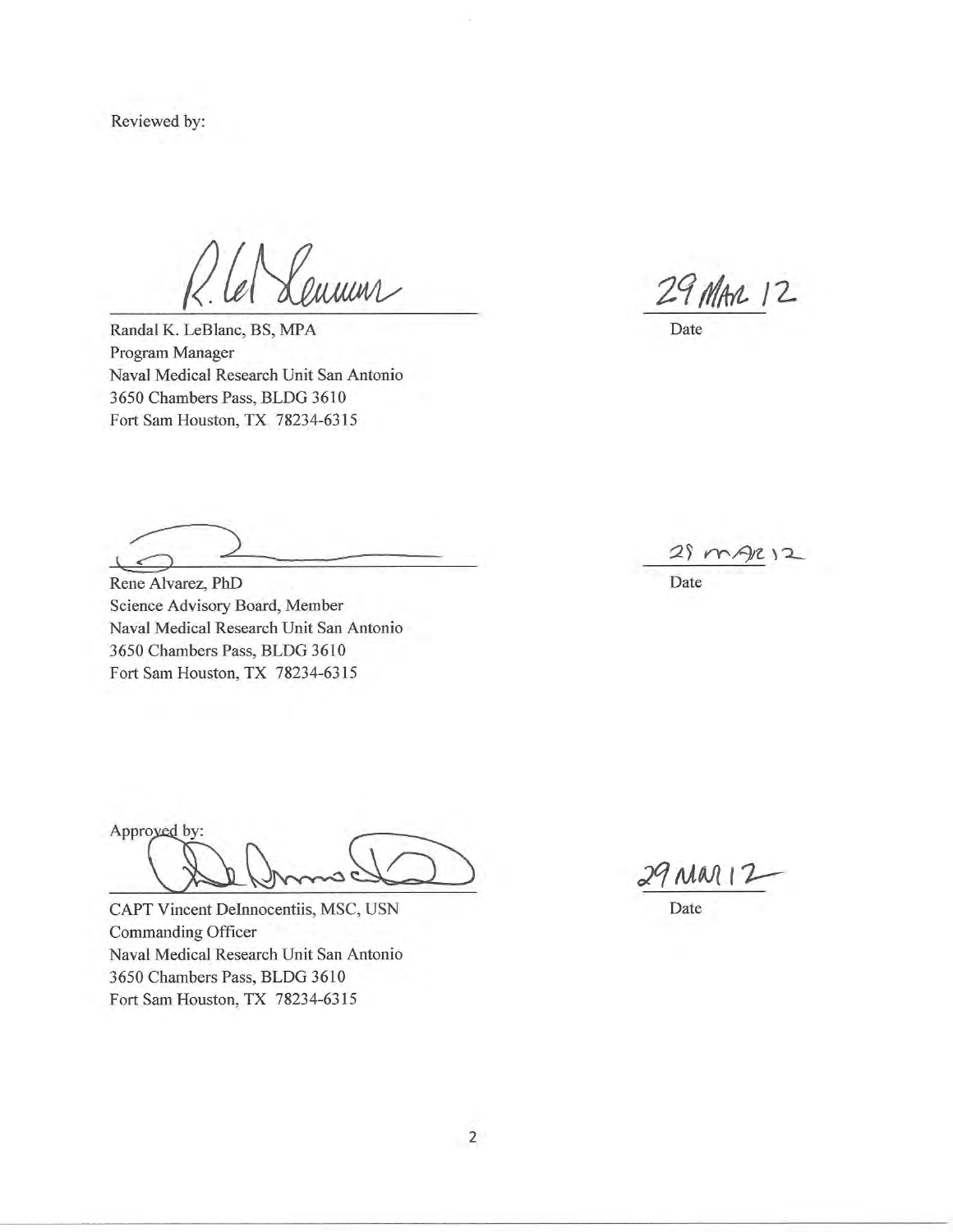| REPORT DOCUMENTATION PAGE                                                                                                                                                                                                                                                                                                                                                                                                                                                                                                                                                                                                                                                                                                                                                                                                                                                                                                                                                                                                                                                                                                                                                                                                         |                                                                                                                                                                                |  |  |  |
|-----------------------------------------------------------------------------------------------------------------------------------------------------------------------------------------------------------------------------------------------------------------------------------------------------------------------------------------------------------------------------------------------------------------------------------------------------------------------------------------------------------------------------------------------------------------------------------------------------------------------------------------------------------------------------------------------------------------------------------------------------------------------------------------------------------------------------------------------------------------------------------------------------------------------------------------------------------------------------------------------------------------------------------------------------------------------------------------------------------------------------------------------------------------------------------------------------------------------------------|--------------------------------------------------------------------------------------------------------------------------------------------------------------------------------|--|--|--|
| The public reporting burden for this collection of information is estimated to average 1 hour per response, including the time for reviewing instructions, searching existing data<br>sources, gathering and maintaining the data needed, and completing and reviewing the collection of information. Send comments regarding this burden estimate or any other<br>aspect of this collection of information, including suggestions for reducing the burden, to Washington Headquarters Services, Directorate for Information Operations and<br>Reports, 1215 Jefferson Davis Highway, Suite 1204, Arlington, VA 22202-4302, Respondents should be aware that notwithstanding any other provision of law, no person shall<br>be subject to any penalty for failing to comply with a collection of information if it does not display a currently valid OMB Control number. PLEASE DO NOT RETURN YOUR<br>FORM TO THE ABOVE ADDRESS.                                                                                                                                                                                                                                                                                                 |                                                                                                                                                                                |  |  |  |
| 2. Report Type<br>1. Report Date (DD MM YY)<br><b>TECHNICAL REPORT</b><br>$23 - 03 - 12$                                                                                                                                                                                                                                                                                                                                                                                                                                                                                                                                                                                                                                                                                                                                                                                                                                                                                                                                                                                                                                                                                                                                          | 3. DATES COVERED (from - to)<br>2010-2011                                                                                                                                      |  |  |  |
| <b>4. TITLE AND SUBTITLE</b><br>Comparison of Novel Hemostatic Gauzes to Quikclot Combat Gauze in a<br>Standardized Swine Model of Uncontrolled Hemorrhage<br>Jason M. Rall, PhD; Jennifer M. Cox; Adam Songer, MD; James<br><b>6. AUTHORS</b><br>A. Comeaux; Ramon F. Cestero, MD, FACS; James D Ross, PhD<br>7. PERFORMING ORGANIZATION NAME AND ADDRESS<br>Naval Medical Research Unit San Antonio<br>3650 Chambers Pass<br>Bldg. 3610                                                                                                                                                                                                                                                                                                                                                                                                                                                                                                                                                                                                                                                                                                                                                                                         | 5a. Contract Number: 9710130.1882<br>5b. Grant Number:<br>5c. Program Element: 0602115HP<br>5d. Project Number: 3720<br>5e. Task Number:<br>001<br>5f. Work Unit Number: G1017 |  |  |  |
| Fort Sam Houston, TX 78234                                                                                                                                                                                                                                                                                                                                                                                                                                                                                                                                                                                                                                                                                                                                                                                                                                                                                                                                                                                                                                                                                                                                                                                                        | 9 PERFORMING ORGANIZATION REPORT<br><b>NUMBER</b>                                                                                                                              |  |  |  |
| 8. SPONSORING/MONITORING AGENCY NAME AND ADDRESS<br>Defense Medical Research and Advanced Technology Development Program<br>U.S. Army Medical Research and Material Command<br>Joint Technology Coordinating Group 6<br><b>BLDG 722</b><br>504 Scott Street, ATTN: MCMR-RTC<br>Fort Detrick, MD 21702-5012                                                                                                                                                                                                                                                                                                                                                                                                                                                                                                                                                                                                                                                                                                                                                                                                                                                                                                                        |                                                                                                                                                                                |  |  |  |
| 12. DISTRIBUTION/AVAILABILITY STATEMENT<br>Distribution A                                                                                                                                                                                                                                                                                                                                                                                                                                                                                                                                                                                                                                                                                                                                                                                                                                                                                                                                                                                                                                                                                                                                                                         |                                                                                                                                                                                |  |  |  |
| <b>13. SUPPLEMENTARY NOTES</b>                                                                                                                                                                                                                                                                                                                                                                                                                                                                                                                                                                                                                                                                                                                                                                                                                                                                                                                                                                                                                                                                                                                                                                                                    |                                                                                                                                                                                |  |  |  |
| 14. ABSTRACT: Uncontrolled hemorrhage is one of the leading causes of death in the battlefield. This study aims to determine which of the<br>most current hemostatic gauzes is the most efficacious in controlling hemorrhage. Pigs were sedated and anesthetized before isolation and<br>puncture of the femoral artery. Free bleeding was allowed to proceed for 45 seconds before packing of Quikclot Combat Gauze (QCG),<br>Quikclot Combat Gauze XL(QCX), Celox Trauma Gauze(CTG), Celox Gauze(CEL), or Hemcon ChitoGauze(HCG), into the wound. After manual<br>compression, the animals were resuscitated to keep MAP above 60 mmHg. Animals were observed for 150 minutes or until death. Animal<br>survival, hemostasis, and blood loss were used as primary endpoints. 60% of the QCG-treated animals survived through the entire 150-<br>minute observation period. QCX, CEL, and HCG all had higher rates of survival (70%, 90%, and 70% respectively), while CTG had a 50%<br>survival rate. Immediate hemostasis ranged from 30% with QCG to 80% with QCX. Post-treatment blood loss varied from an average of 64<br>ml/kg with CTG to 29 ml/kg with CEL, but no significant difference amongst groups was observed. |                                                                                                                                                                                |  |  |  |
| <b>15. SUBJECT TRMS</b>                                                                                                                                                                                                                                                                                                                                                                                                                                                                                                                                                                                                                                                                                                                                                                                                                                                                                                                                                                                                                                                                                                                                                                                                           |                                                                                                                                                                                |  |  |  |
| Swine, hemorrhage, hemostasis, combat gauze, celox gauze, celox trauma gauze, chitogauze<br>16. SECURITY CLASSIFICATION OF:<br><b>17. LIMITATION</b><br><b>18. NUMBER</b><br>OF PAGES<br>OF ABSTRACT<br><b>b. THIS PAGE</b><br>b. ABSTRACT<br>a. REPORT                                                                                                                                                                                                                                                                                                                                                                                                                                                                                                                                                                                                                                                                                                                                                                                                                                                                                                                                                                           | 19a. NAME OF RESPONSIBLE PERSON<br>Vincent DeInnocentiis, CAPT, MSC USN, NAMRU-SA CO                                                                                           |  |  |  |
| 22                                                                                                                                                                                                                                                                                                                                                                                                                                                                                                                                                                                                                                                                                                                                                                                                                                                                                                                                                                                                                                                                                                                                                                                                                                | 19b. TELEPHONE NUMBER (INCLUDING AREA CODE)                                                                                                                                    |  |  |  |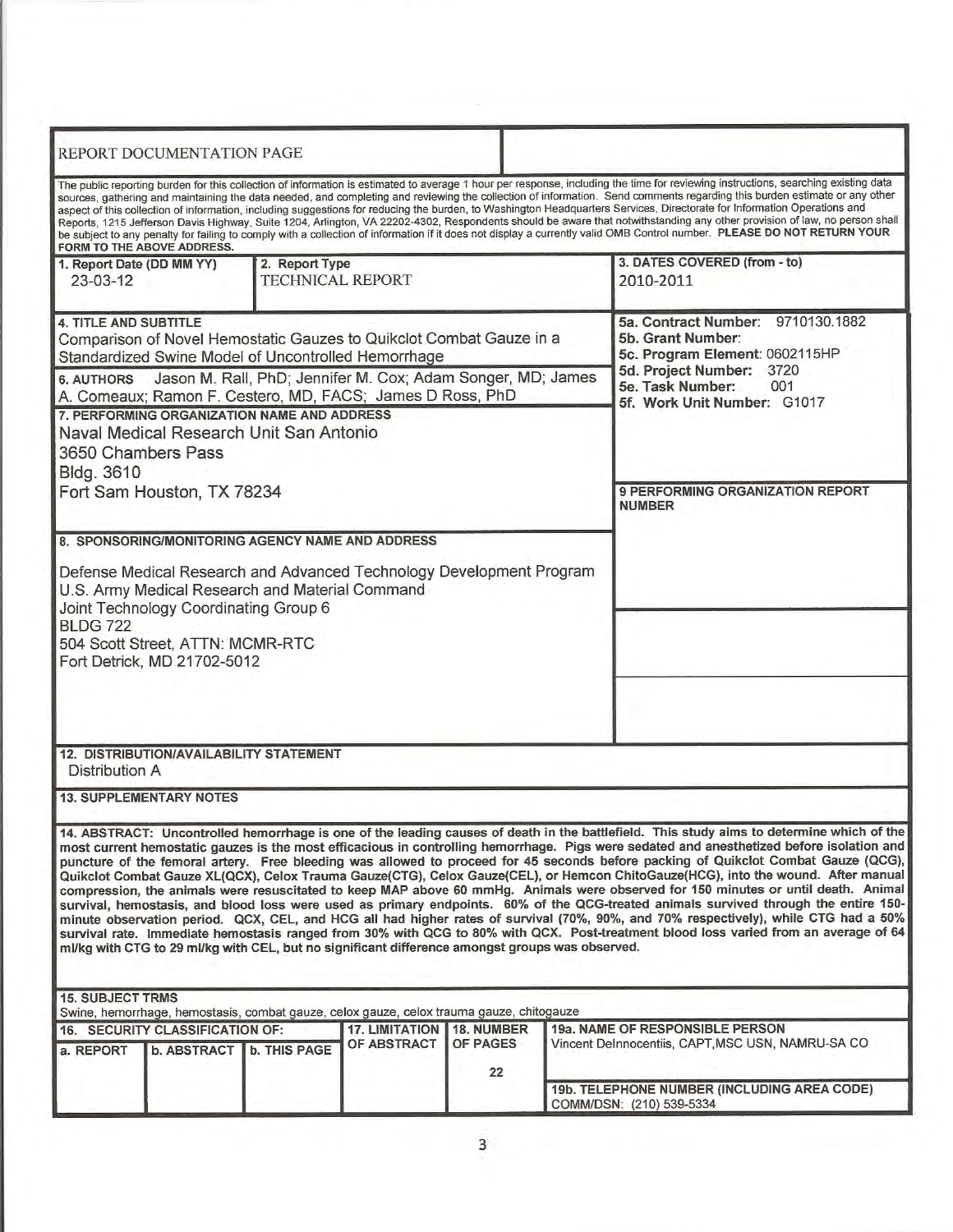## Contents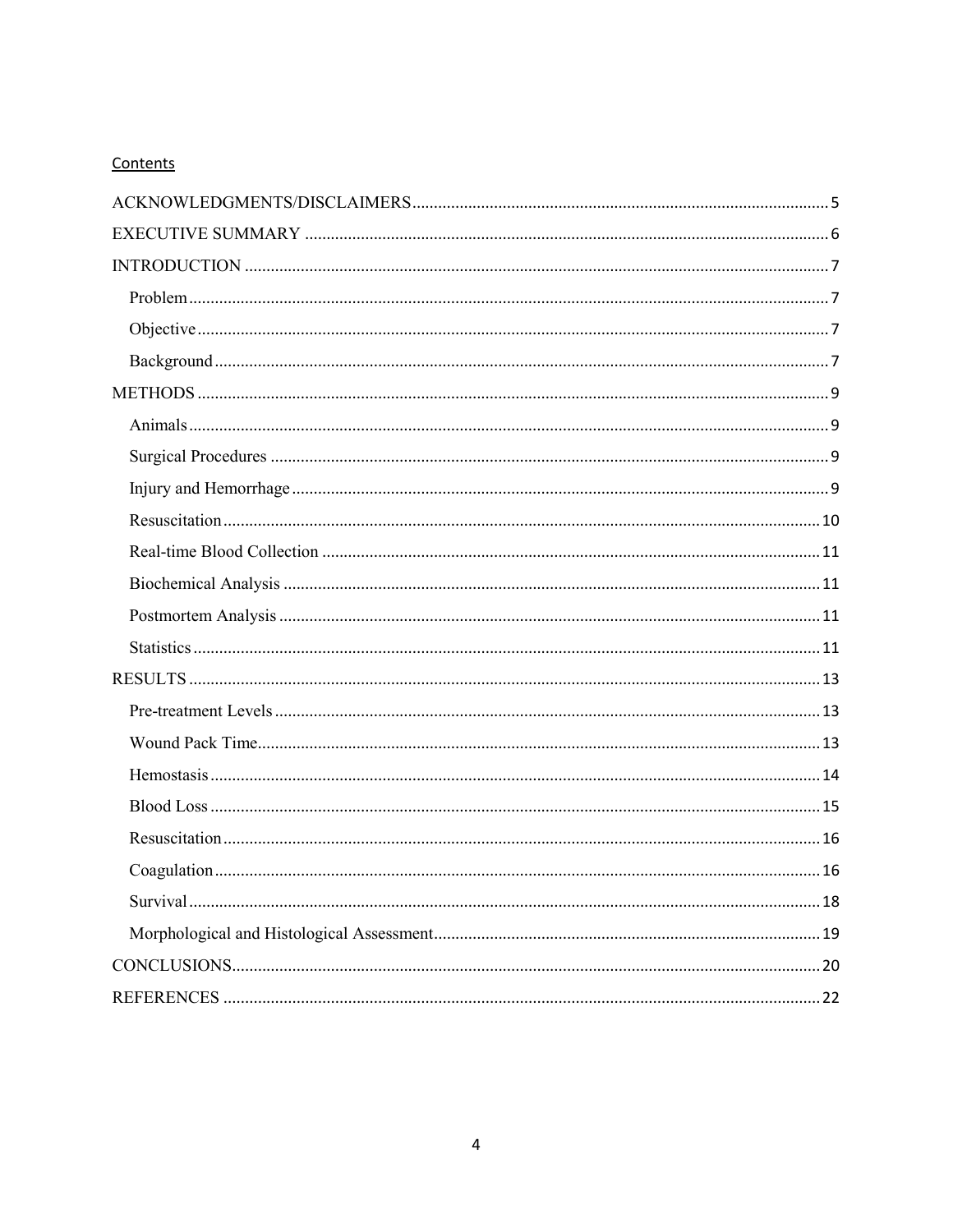## <span id="page-4-0"></span>ACKNOWLEDGMENTS

We are grateful for the technical assistance provided by Bijan Kheirabadi, Francoise Arnaud, and Anke Scultetus. We thank the staff of our veterinary sciences group along with the pathology department of the 711<sup>th</sup> Human Performance Wing/RHDV for their tireless and dedicated service.

## DISCLAIMERS

The views expressed in this article are those of the authors and do not necessarily reflect the official policy or position of the Department of the Navy, Department of Defense, or the U.S. Government. Approved for public release; distribution is unlimited.

I am a military service member (government employee or contractor of the U.S. Government). This work was prepared as part of my official duties. Title 17 U.S.C. §105 provides that 'Copyright protection under this title is not available for any work of the United States Government.' Title 17 U.S.C. §101 defines a U.S. Government work as a work prepared by a military service member or employee of the U.S. Government as part of that person's official duties.

The experiments reported herein were conducted in compliance with the Animal Welfare Act and in accordance with the principles set forth in the "Guide for the Care and Use of Laboratory Animals," Institute of Laboratory Animals Resources, National Research Council, National Academy Press, 1996.

This work was supported by the Defense Medical Research and Development Program under Work Unit No. G1017.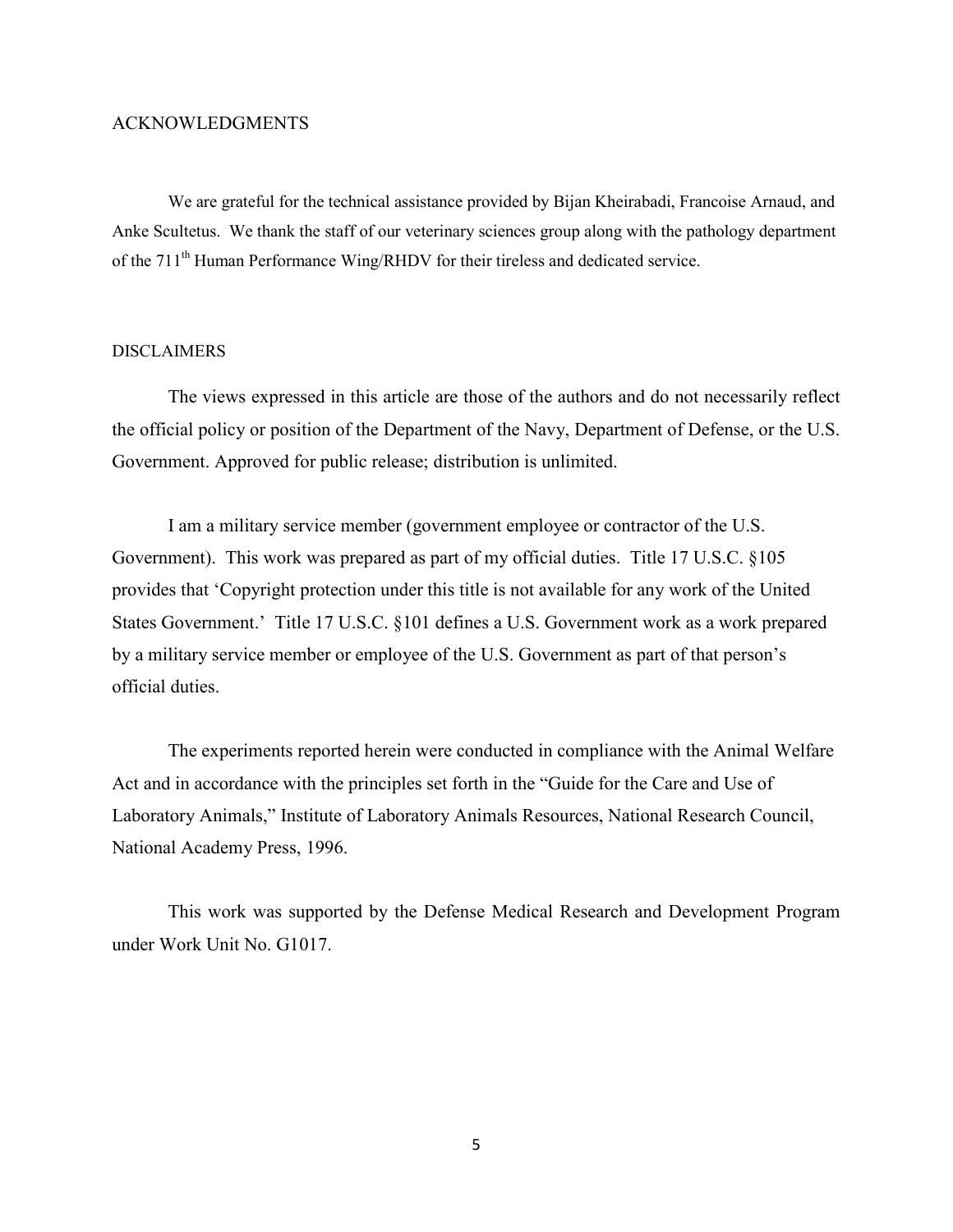#### <span id="page-5-0"></span>**EXECUTIVE SUMMARY**

Problem: Uncontrolled hemorrhage is one of the leading causes of death in the battlefield. The development, testing, and application of novel hemostatic dressings may lead to a reduction of prehospital mortality through enhanced point of injury hemostatic control.

**Objective:** This study aimed to determine the efficacy of currently available hemostatic dressings as compared to the current Committee for Tactical Combat Casualty Care Guidelines standard of treatment for hemorrhage control (QuikClot Combat Gauze-QCG).

**Approach:** This study utilized the Department of Defense consensus swine model for uncontrolled hemorrhage. Briefly, Yorkshire swine were anesthetized and instrumented for telemetry. Following a femoral cut-down, a 6 mm punch injury was created in the femoral artery and free bleeding was allowed to occur for 45 seconds. For each swine, one of five hemostatic gauzes (QCG, QuikClot Combat Gauze XL-QCX, Celox Trauma Gauze-CTG, Celox Gauze-CEL, or ChitoGauze-HCG) was packed into the wound site. Direct pressure (3 min) was then applied, and the animals were rapidly resuscitated to achieve and maintain a MAP  $\geq$  60 mmHg for 150 minutes or until death. Animal survival, hemostasis, and blood loss were assessed as primary endpoints.

**Findings:** Animals had an average weight of  $36.6 \pm 2.2$  kg, a mean arterial pressure of  $67.5 \pm 8.2$ , and pretreatment blood loss of  $15.4 \pm 3.1$  ml/kg. 60% of QCG-treated animals (controls) survived through the entire 150-minute observation period. QCX, CEL, and HCG demonstrated higher rates of survival when compared to QCG (70%, 90%, and 70% respectively). Immediate hemostasis was achieved in 30% of QCG applications, 80% of QCX, 70% of CEL, 60% of HCG, and 30% of CTG-treated animals. Posttreatment blood loss varied from an average of 64 ml/kg with CTG to 29 ml/kg with CEL, but no significant difference amongst groups was observed.

**Conclusions:** Novel FDA-approved hemostatic dressings exist that perform equally to the current standard of care based on hemostasis, survival, and blood loss measured in the DoD concensus model of swine femoral uncontrolled hemorrhage. One product, QCX was identified as outperforming the current standard in achieving immediate hemostasis, while two products, QCX and CEL were identified as outperforming the current standard in achieving 10-minute hemostasis. These results suggest that the current standard for point-of-injury hemorrhage control (QCG) may need to be re-evaluated or alternatively the standard of care expanded to include QCX, CEL, CTG and HCG.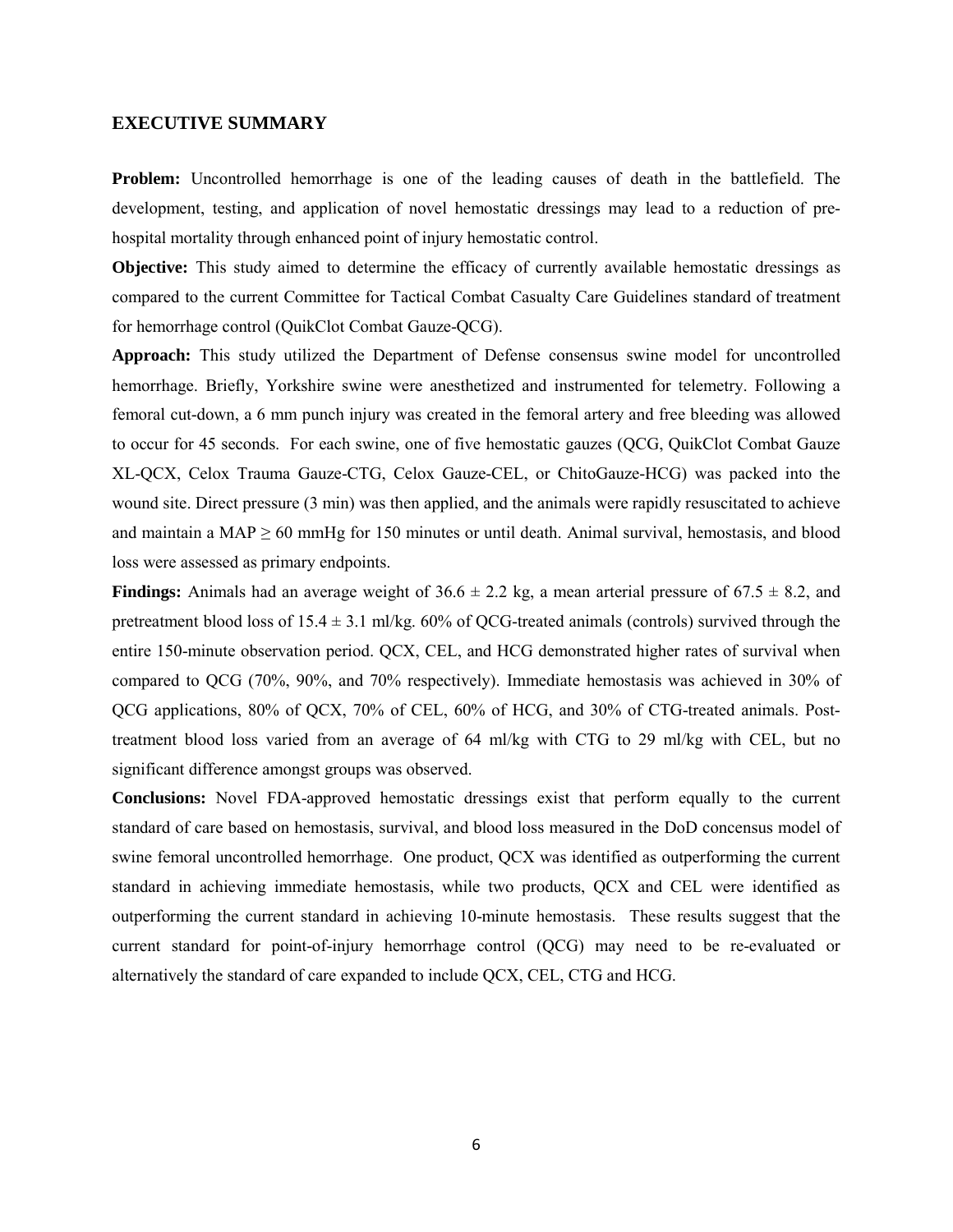#### <span id="page-6-0"></span>**INTRODUCTION**

#### <span id="page-6-1"></span>**Problem**

Uncontrolled hemorrhage remains the most common cause of death on battlefield (1-3). The majority of uncontrolled hemorrhage deaths are a result of injuries that are either non-compressible (torso) or are not amenable to tourniquet (neck, groin; (1)). Many of these deaths were due to the increased incidence of injuries sustained from the detonation of improvised explosive devices, deployed against coalition forces in Operation Iraqi Freedom and Operation Enduring Freedom (1-3). In order to reduce mortality from injuries resulting in uncontrolled hemorrhage, more effective means to achieve early hemostasis must be developed and implemented. One such means, capable of mitigating hemorrhage at point-of-injury care is hemostatic gauze.

#### <span id="page-6-2"></span>**Objective**

The aim of this study was to determine the efficacy of novel hemostatic gauze products as compared to the current Committee on Tactical Combat Casualty Care (CoTCCC) standard, QuikClot Combat Gauze (QCG; Z-Medica, Wallingford, CT) in a groin puncture model of hemorrhage in swine (4). The model implemented in this study is an application of the United States Department of Defense (DoD) standardized model for uncontrolled hemorrhage, described in Kheirabadi et al. 2011, based on the recommendations of a panel of DoD medical experts who convened on June 30, 2009 (5).

#### <span id="page-6-3"></span>**Background**

In recent years, many new externally applied hemostatic agents have been developed that show promise in reducing hemorrhage. These agents vary in form from gauzes and sponges to powders and granules formulated from materials including aluminum silicates, chitosans, starches, smectite, and proprietary formulations (6, 7). However, gauze has several aspects that make it a superior agent for treatment of uncontrolled external hemorrhage on the battlefield. It is familiar and easily applied to self or other casualties. Gauze is also less affected by elements such as wind or rain and is easily applied in low-visibility conditions. Finally, gauze conforms to an injury site unlike sponges or wafers.

Currently, QuikClot Combat Gauze is the CoTCCC recommended standard hemostatic agent in the U.S. military. QCG is a non-woven, kaolin-coated surgical gauze that has shown equal or higher efficacy for hemorrhage control in laboratory tests when compared to other hemostatic agents including TraumaStat (Ore-Medix, Salem, OR), Celox-D (SAM Medical, Portland, OR), and Hemcon RTS bandage (HemCon, Portland, OR) (8-12). Kaolin is an aluminosilicate clay that activates the intrinsic coagulation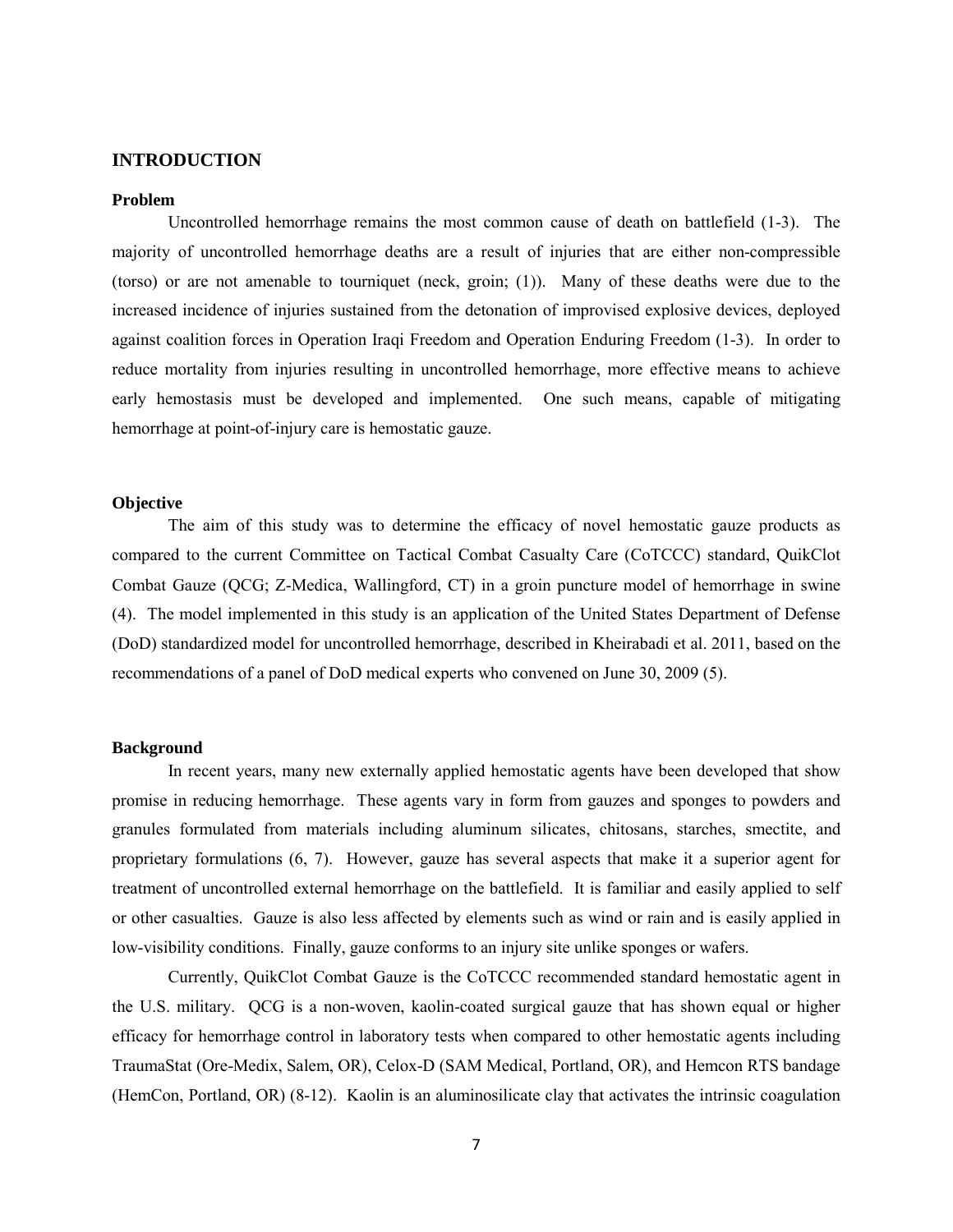pathway (6, 7). QCG was observed to not produce any short term vascular damage compared to standard gauze in an animal model (13). Finally, no adverse reactions were found during its use on the battlefield during the Israeli Operation Cast Lead in the Gaza Strip (14).

We chose to compare four of the most promising hemostatic gauzes to QCG in a swine uncontrolled arterial hemorrhage model. These gauzes include QuikClot Combat Gauze XL (QCX, Z-Medica, Wallingford, CT), Celox Gauze (CEL, MedTrade Products, Crewe UK), Celox Trauma Gauze (CTG, MedTrade Products, Crewe UK), and ChitoGauze (HCG, Hemcon, Portland, OR). QCX is similar to QCG and only differs in that XL is 2-ply created by folding a larger piece of gauze in half during packaging. CEL and HCG are chitosan-coated gauze dressings, while CTG is made entirely of chitosan made flexible through its manufacturing process. As opposed to dressings that utilize kaolin, chitosan dressings do not directly activate or stimulate the coagulation pathway, but rather promote the crosslinking of red blood cells to form a physical barrier (6, 7). Information regarding each of the hemostatic gauzes is summarized in Table 1.

|                                              | Table 1. Characteristics of tested hemostatic gauzes |               |                          |                               |                 |                                       |                                       |
|----------------------------------------------|------------------------------------------------------|---------------|--------------------------|-------------------------------|-----------------|---------------------------------------|---------------------------------------|
| <b>Product</b>                               | Package                                              | <b>Abbrev</b> | Form                     | <b>Size</b>                   | Weight          | <b>Chemistry</b>                      | <b>Mechanism</b>                      |
| QuikClot<br>Combat<br><b>Gauze</b>           |                                                      | QCG           | Z-folded<br>gauze        | $3$ in $X$<br>$12$ ft         | 21.4 g          | Non-woven<br>kaolin (Al-<br>silicate) | Activates<br>intrinsic<br>coagulation |
| <b>QuikClot</b><br>Combat<br><b>Gauze XL</b> |                                                      | <b>QCX</b>    | Z-folded 2-<br>ply gauze | $4$ in $X$<br>$12$ ft         | 49.5 g          | Non-woven<br>kaolin (Al-<br>silicate) | Activates<br>intrinsic<br>coagulation |
| <b>Celox</b><br><b>Trauma</b><br>Gauze       | <b>ELOX</b>                                          | <b>CTG</b>    | Rolled gauze             | $3$ in $X$<br>6 <sub>ft</sub> | 19.5 g          | Non-woven<br>chitosan<br>fibers       | Cross-links<br>RBCs to<br>form clot   |
| <b>Celox</b><br><b>Gauze</b>                 |                                                      | <b>CEL</b>    | Rolled gauze             | $3$ in $X$<br>$10$ ft         | $53.1\text{ g}$ | Chitosan-<br>coated<br>gauze          | Cross-links<br>RBCs to<br>form clot   |
| <b>Hemcon</b><br><b>ChitoGauze</b>           |                                                      | <b>HCG</b>    | Z-folded<br>gauze        | $3$ in $X$<br>$12$ ft         | $20.1\text{ g}$ | Chitosan-<br>coated<br>gauze          | Cross-links<br>RBCs to<br>form clot   |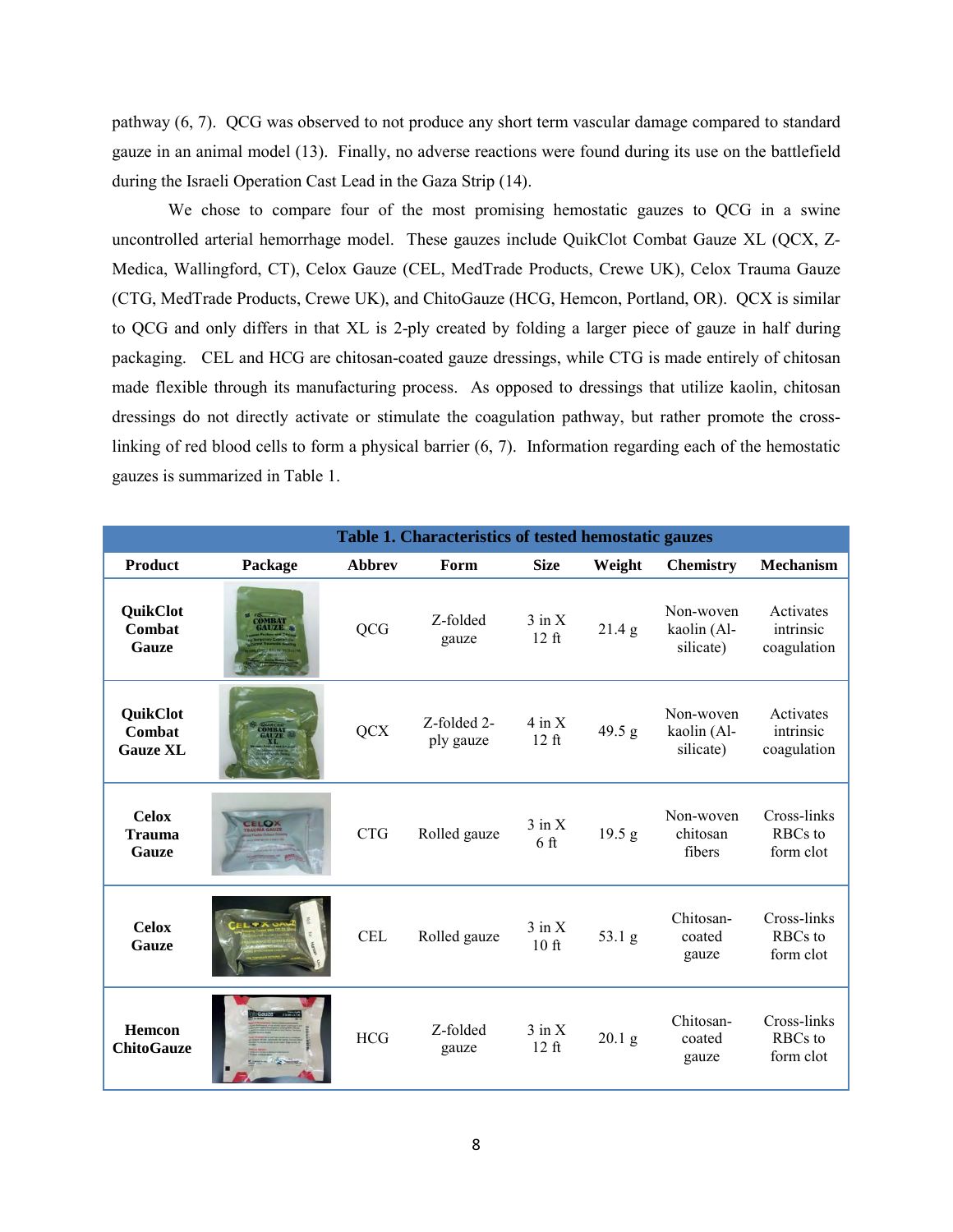#### <span id="page-8-0"></span>**METHODS**

All procedures involving animals were approved by Tri-Service Research Laboratory's Institutional Animal Care and Use Committee, Fort Sam Houston, TX. Animals were utilized in accordance with the *Guide for the Care and Use of Laboratory Animals* (15).

#### <span id="page-8-1"></span>**Animals**

Healthy, male, Yorkshire cross-bred pigs, weighing 34-45 kg, purchased from Oak Hill Genetics (Ewing, IL) were used in all procedures. Animals were housed on-site with enrichment and quarantined for at least four days for acclimation prior to experimentation.

#### <span id="page-8-2"></span>**Surgical Procedures**

Animals were fasted for 12 hours prior to surgery, but allowed access to water *ad libitum*. The animals were then sedated with 8 mg/kg Telazol (Tiletamine and Zolazepam). Buprenorphine (0.01 mg/kg IM) was administered for alleviation of pain and glycopyrrolate (0.004 mg/kg IM) to reduce mucous secretion. Anesthesia was induced with 2-4% isoflourane in pure oxygen initially and then decreased to 1-2% once a stable plane of anesthesia was reached. The ventilator was adjusted to maintain an end tidal  $CO<sub>2</sub>$  partial pressure between 38 and 42 mmHg.

The right carotid artery was cannulated via cutdown for blood sampling and invasive blood pressure measurements. Blood pressure was continuously monitored using a Cardiocap (GE Healthcare, Waukesha, WI). The right internal jugular was vein was cannulated for administration of resuscitation fluids. A midline laparotomy was then performed to simulate soft tissue injury and to allow bladder catheterization. Maintenance fluid in the form of lactated Ringer's solution (LRS) was administered at a rate of 5-10 ml/kg/min for a total of 10 ml/kg during surgical procedures.

#### <span id="page-8-3"></span>**Injury and Hemorrhage**

Two research surgeons performed all study injuries and were blinded to the identity of the randomly chosen test gauze until just before application. Each test gauze group consisted of ten randomized animals. Randomization was accomplished by picking a sealed envelope that contained the name of the test gauze by a staff member not involved in the creation of the injury or application of the gauze. The gauze was then given to the investigator during the free bleeding portion of the experiment immediately before application.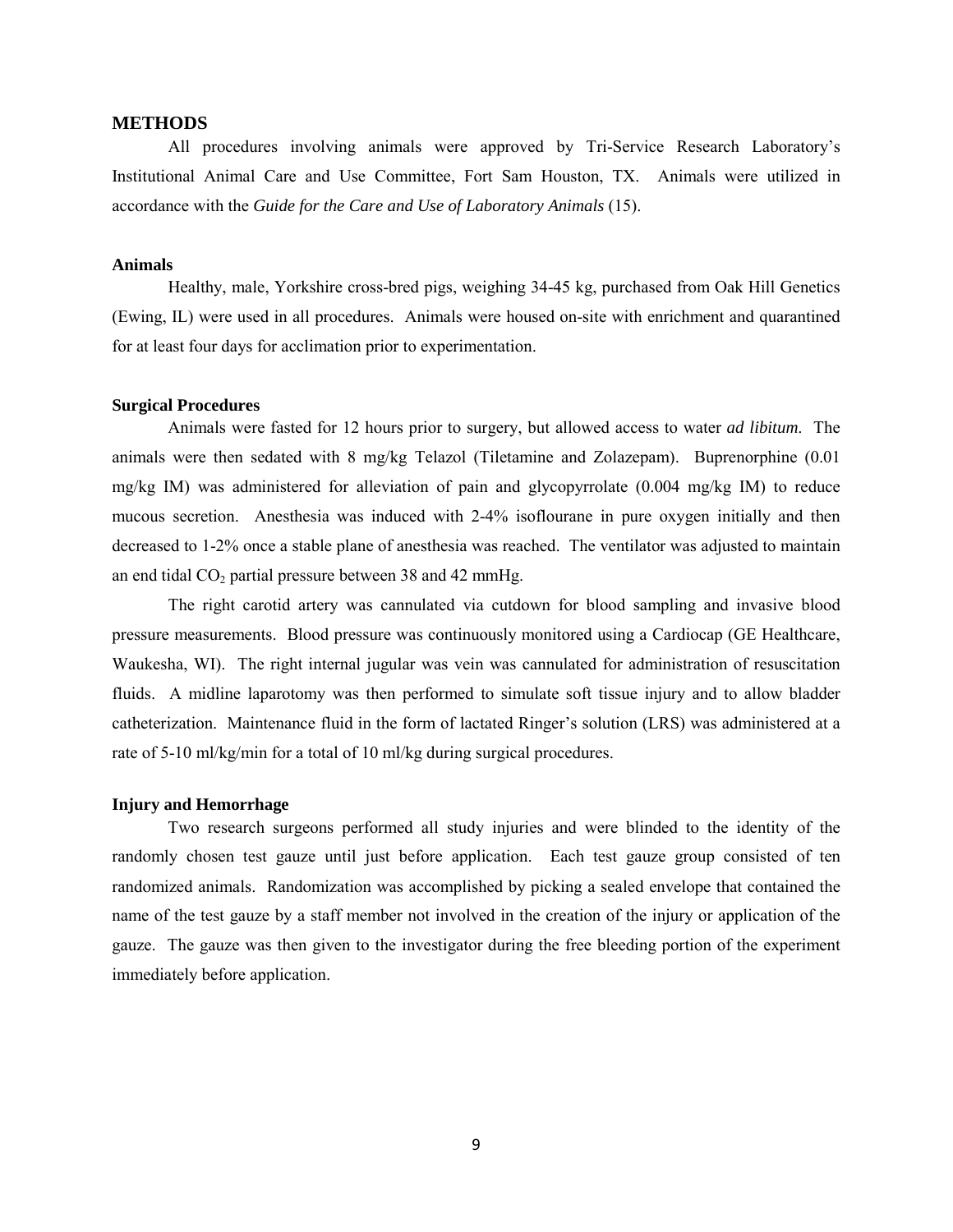The injury procedures used in this study were developed by Kheirabadi *et al*. as a standardized model for hemostatic gauze efficacy testing and has been described in detail elsewhere (5). Briefly, to expose the femoral artery, a 10-cm incision was made in the groin above the artery. The thin overlying adductor muscle was excised followed by careful dissection and removal of the adventitia surrounding the artery. Finally, all small branches stemming from the artery were cauterized or suture ligated. Once all surgical manipulations were completed and maintenance fluids were infused (lactated ringers, 10

mL/kg/hr, total 10 mL/kg). The artery was covered with a small piece of gauze and bathed in 10 ml of 2% lidocaine solution for 10 minutes to promote arterial dilation (Figure 1). The incision site was covered with saline soaked gauze to prevent drying. Following





Pre-lidocaine Post-lidocaine Figure 1. Lidocaine application. Lidocaine application results in maximal dilation of target artery following surgical manipulation. Notice the increase in diameter of the post-lidocaine artery.

this 10-minute stabilization period, the artery was clamped both proximally and distally using atraumatic bulldog clamps. A 6.0-mm aortic punch (International Biophysics Corp., Austin, TX) was then used to create an arteriotomy in the femoral artery. The clamps were then removed, and hemorrhage was allowed to proceed unobstructed for 45 seconds, while blood was collected by suction and weighed in real time. Next, the test article was packed quickly into the wound site along with enough cut and pre-folded Kerlix backing to fill the cavity as determined by the applying investigator. The time taken to pack the injury site was measured and recorded. Manual pressure was then applied for 3 minutes, followed by gentle release. Post-injury blood was collected by vacuum suction and by pre-weighed absorbent pads for calculation of total blood loss throughout the experiment. Hemostasis was defined as a lack of visible blood pooling outside injury site. Immediate hemostasis was defined as hemostasis occurring within 3 minutes after compression.

## <span id="page-9-0"></span>**Resuscitation**

Immediately following the 3-minute compression period, 500 ml of warmed Hextend (6% Hetastarch, Lactated Ringer's, 5% dextrose) was administered using a pressurized infuser bag (Ethox, Buffalo, NY) via jugular vein catheter. Upon completion of Hextend infusion, LRS was also administered using a pressurized infuser bag through the jugular vein catheter for resuscitation as needed throughout the entire procedure to maintain a MAP between 60 and 65 mmHg. A maximum of 10 L of LRS was given following the injury. Death was defined when MAP and  $ET CO<sub>2</sub>$  fell below 20 and 15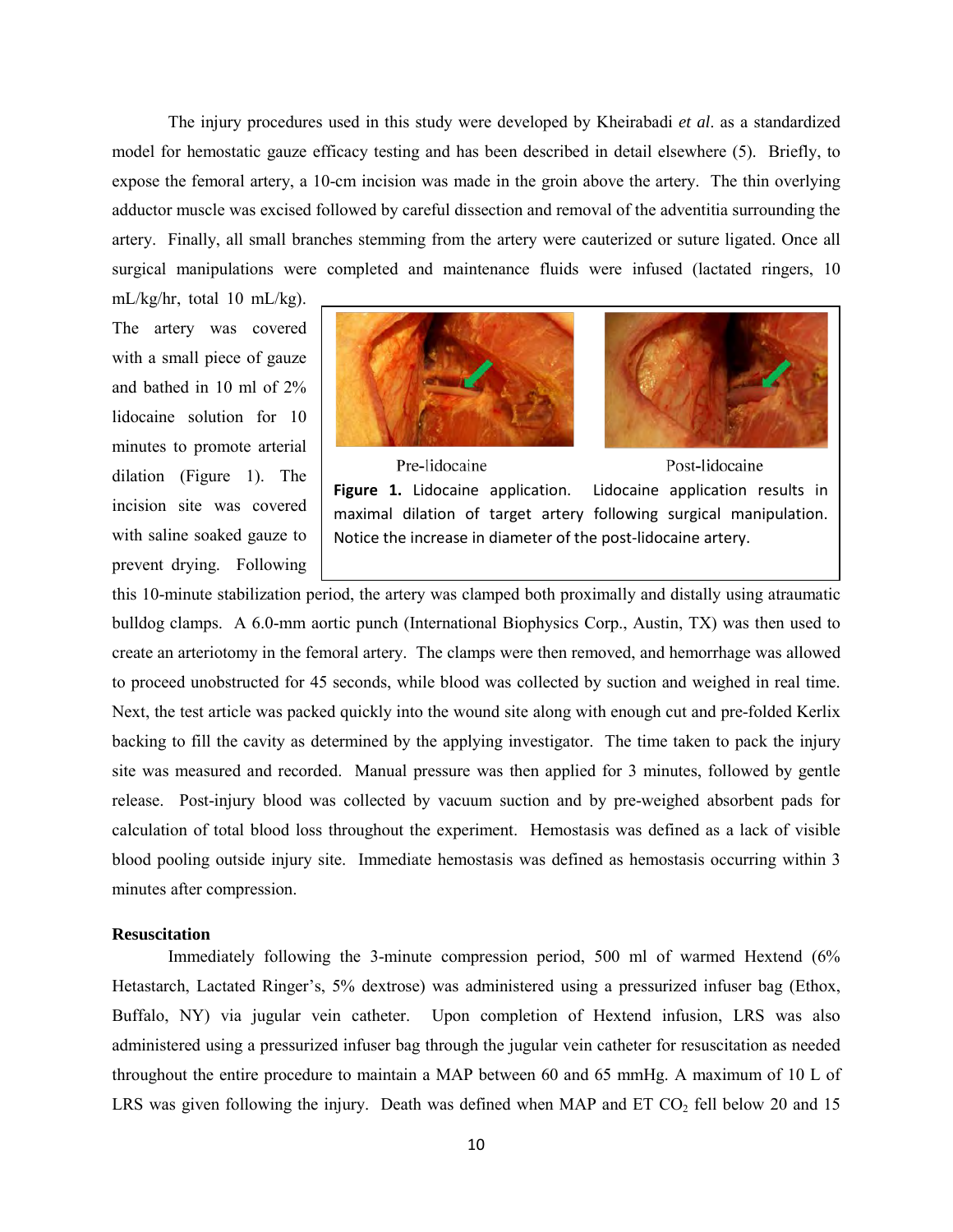mmHg respectively and were maintained for two minutes. Animals were euthanized using Beuthasol (Sodium Pentobarbital) after 2.5 hours or when death due to exsanguination occurred.

### <span id="page-10-0"></span>**Real-time Blood Collection**

Suctioned blood was weighed with a Mettler Toledo MS6002S precision balance (Mettler Toledo, Columbus, OH), modified with a bracket to hold a 1L suction collection bucket. Changes in weights on the balance were recorded to file every second during the procedure and graphed for simple visualization with custom software (BalanceChart, v1.1).

#### <span id="page-10-1"></span>**Biochemical Analysis**

For each animal, blood samples were was taken prior to surgical manipulation, immediately prior to initiation of injury, then 10, 30, 60, 90, 120, and 150 minutes subsequent to the injury. Analysis included functional coagulation (ROTEM, TEM Systems Inc, Durham, NC), CBCs using AcT Diff 2 (Beckman Coulter, Inc., Brea, CA), standard clinical coagulation panels including PT, PTT, INR, Fibrinogen, and D-dimer using BCS XP (Siemens, Deerfield, IL), and blood gas analysis using ABL 837 Flex (Radiometer America, Westlake, OH).

#### <span id="page-10-2"></span>**Postmortem Analysis**

At the end of each experiment, the injured leg was moved three times in each axis to simulate walking while looking for signs of hemorrhage. The Kerlix backing, test gauze and any pads that captured blood were weighed to be included in blood loss calculations. Small sections (0.5 to 1.5 cm) of the femoral artery, femoral vein, femoral nerve, and the adjacent muscle proximal to the injury site were isolated and immediately transferred to 10% neutral buffered formalin for at least 48 hours. Tissues were then processed into paraffin using a standard automated tissue dehydration processor, 5-7um sections were placed on glass slides and stained with hematoxylin and eosin on a standard automated stainer. All sections were evaluated by a board certified veterinary pathologist with experience in hemostatic bandage research. Tissues were evaluated for injury and inflammation using a semi-quantitative scale of 0=normal, 1=minimal, 2=mild,3=moderate, 4=severe. Necropsy was performed on all animals that did not survive the entire 150-minute observation period to determine cause of death, if present, outside of observed exsanguination.

#### <span id="page-10-3"></span>**Statistics**

Differences amongst groups was considered significant when  $p < 0.05$ . Data is presented as mean  $\pm$  standard deviation. Animals were excluded if their baseline MAP was  $\leq 60$  mmHg or pre-treatment blood loss < 10 mL/kg. The number of animals required in each group was determined by the likelihood to attain hemostasis by T 10 of fluid resuscitation. Power analysis was at  $\alpha = 0.05$  and power of 80%. Chi-square tests were used to determine significance amongst groups in tests with binary outcomes.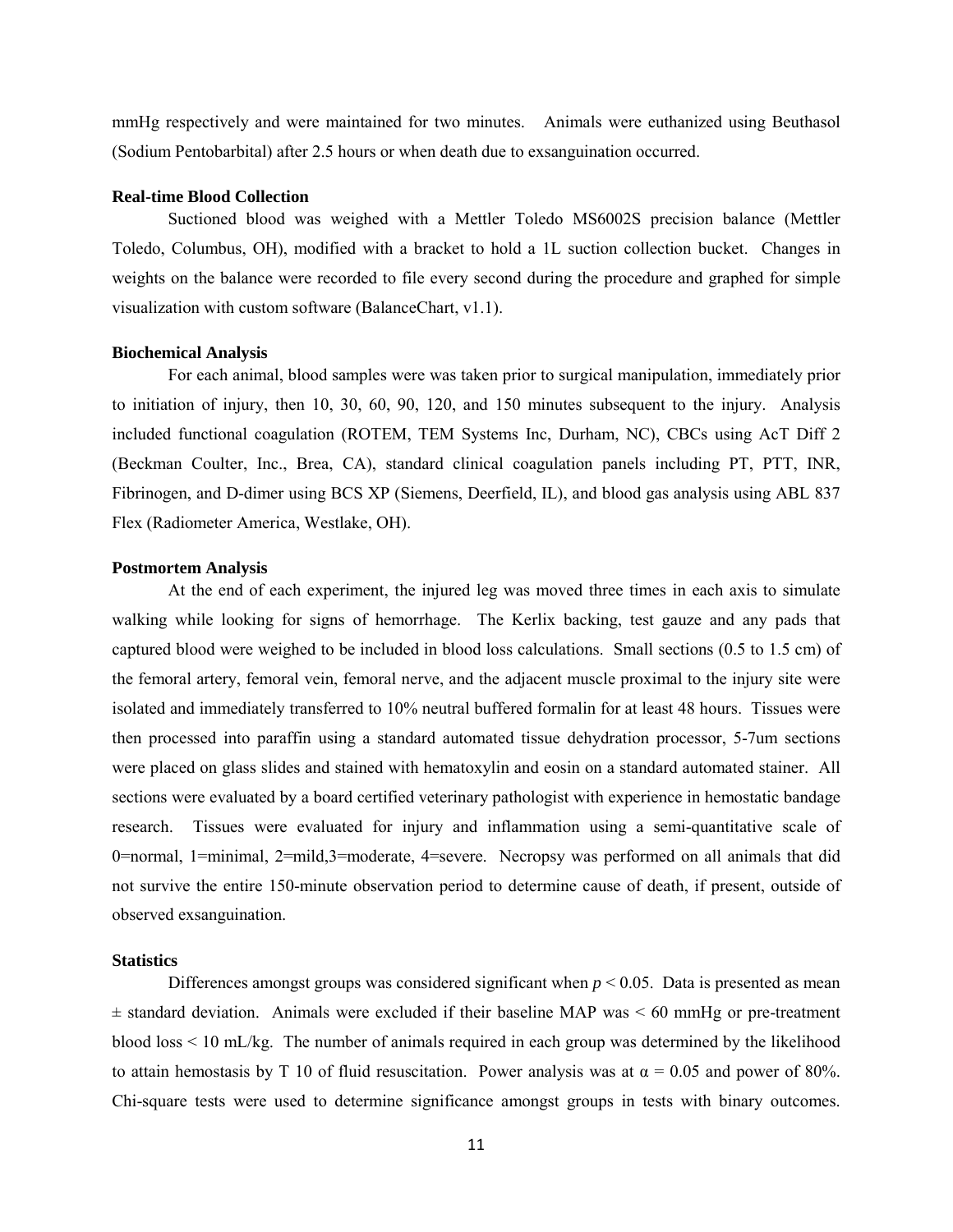Analysis of variance (ANOVA) with Dunnett's multiple comparison tests were used to compare means amongst groups. Log-rank test was used to determine significance in survival analysis. When appropriate, data was analyzed prior to the first animal death to avoid data censoring. Data analysis was done using Microsoft Excel 2007 (Microsoft, Redmond, WA) and SigmaPlot 12 (Systat Software, San Jose, CA).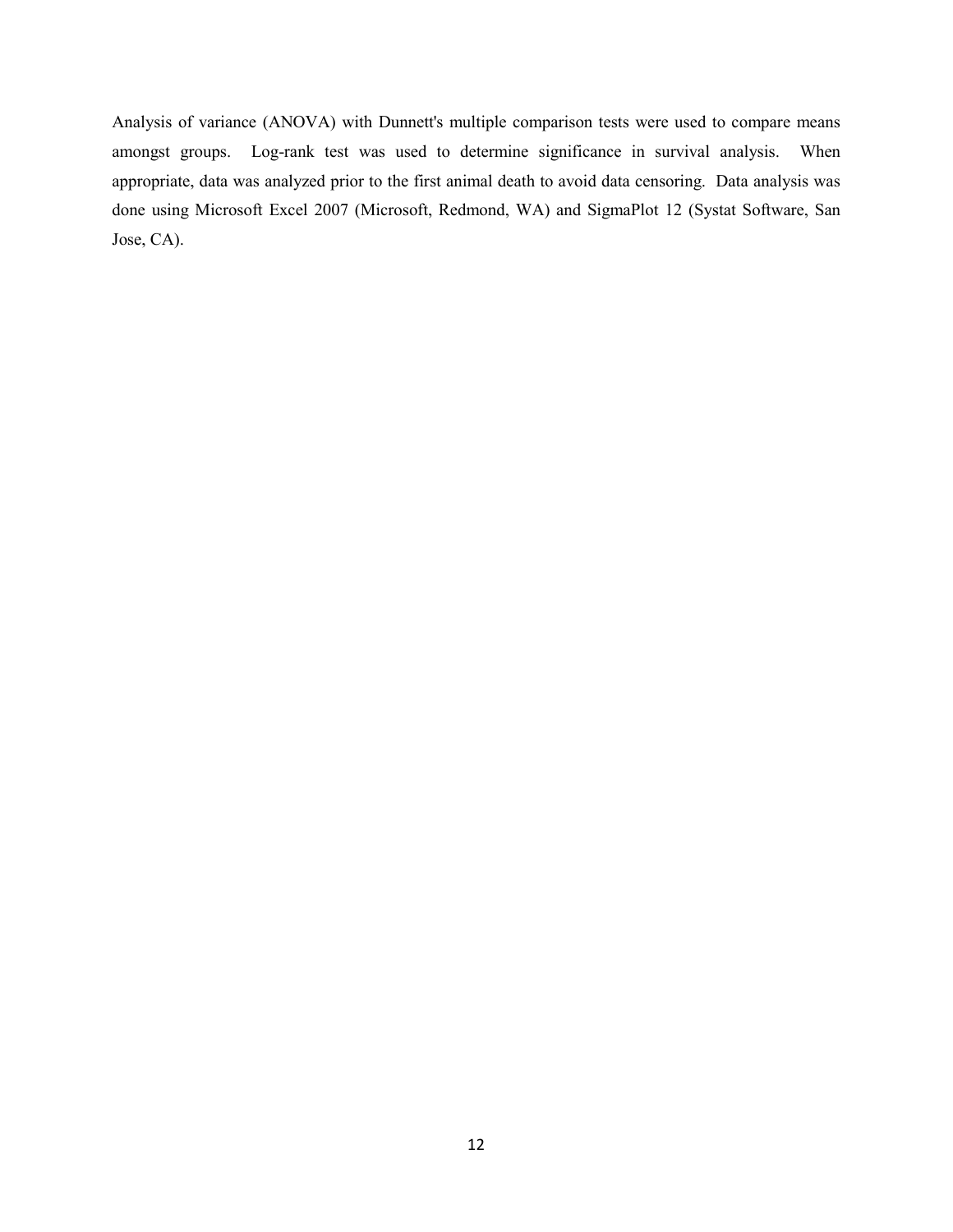## <span id="page-12-0"></span>**RESULTS**

### <span id="page-12-1"></span>**Pre-treatment Levels**

There were no statistically significant differences amongst groups with respect to pre-injury vitals (weight, blood pressure, etc.) or hemodynamic properties (Table 2, ROTEM, blood gases, etc.). Animals had an average weight of  $36.6 \pm 2.2$  kg and a mean arterial pressure (MAP) of  $67.5 \pm 5.7$ . There were also no significant differences amongst groups based on pretreatment blood loss with an average loss of  $15.4 \pm 3.1$  ml/kg and an average rate of  $11.6 \pm 2.3$  ml/kg/min. Hematocrit was significantly different amongst groups by ANOVA, but Dunnett's post-hoc analysis did not indicate any significant differences when compared to control (QCG).

| <b>Table 2. Baseline and Pretreatment Values</b> |                |                 |                 |                 |                 |                  |  |
|--------------------------------------------------|----------------|-----------------|-----------------|-----------------|-----------------|------------------|--|
|                                                  | <b>QCG</b>     | <b>QCX</b>      | <b>CTG</b>      | <b>CEL</b>      | HCG             | $\boldsymbol{p}$ |  |
| Weight (kg)                                      | $36.6 \pm 1.8$ | $37.6 \pm 3.0$  | $37.0 \pm 1.9$  | $36.2 \pm 2.1$  | $35.9 \pm 1.7$  | 0.39             |  |
| $MAP$ (mmHg)                                     | $66.1 \pm 7.6$ | $64.8 \pm 6.1$  | $66.9 \pm 12.2$ | $64.0 \pm 8.9$  | $67.3 \pm 5.6$  | 0.55             |  |
| Blood Loss (mL/kg)                               | $16.2 \pm 3.5$ | $15.0 \pm 3.6$  | $16.3 \pm 3.0$  | $15.2 \pm 3.0$  | $14.4 \pm 2.4$  | 0.62             |  |
| Rectal Temp $(^{\circ}C)$                        | $36.6 \pm 1.0$ | $36.7 \pm 0.56$ | $36.9 \pm 0.83$ | $37.0 \pm 0.85$ | $36.9 \pm 0.56$ | 0.86             |  |
| Lowest MAP (mmHg)                                | $33.4 \pm 6.3$ | $32.7 \pm 6.8$  | $29.5 \pm 9.8$  | $33.1 \pm 7.0$  | $33.0 \pm 7.1$  | 0.76             |  |
| Hematocrit $(\% )$                               | $29.5 \pm 2.1$ | $27.2 \pm 2.4$  | $27.8 \pm 2.1$  | $30.1 \pm 2.8$  | $28.5 \pm 2.8$  | 0.04             |  |
| Platelets $(x10^3/\mu L)$                        | $349 \pm 57$   | $383 \pm 63$    | $311 \pm 70$    | $359 \pm 48$    | $375 \pm 59$    | 0.08             |  |
| Fibrinogen (mg/dL)                               | $208 \pm 31$   | $209 \pm 22$    | $211 \pm 19$    | $214 \pm 12$    | $216 \pm 25$    | 0.94             |  |
| WBC $(x10^3/\mu L)$                              | $20.0 \pm 3.7$ | $18.5 \pm 4.4$  | $18.7 \pm 4.1$  | $19.1 \pm 5.9$  | $17.7 \pm 4.3$  | 0.85             |  |
| $PT$ (sec)                                       | $11.6 \pm 0.5$ | $11.4 \pm 0.5$  | $11.3 \pm 0.6$  | $11.3 \pm 0.4$  | $11.4 \pm 0.6$  | 0.64             |  |
| PTT (sec)                                        | $17.4 \pm 1.0$ | $17.5 \pm 0.6$  | $17.1 \pm 1.2$  | $17.3 \pm 1.4$  | $17.2 \pm 0.8$  | 0.94             |  |

MAP, mean arterial pressure; temp, temperature; WBC, white blood cells; PT, prothrombin time; PTT, partial thromboplastin time; QCG, QuikClot Combat Gauze; QCX, QuikClot Combat Gauze XL; CTG, Celox Trauma Gauze; CEL, Celox Gauze; HCG, HemCon ChitoGauze

#### <span id="page-12-2"></span>**Wound Pack Time**

Each test gauze was packed into the injury site as rapidly as possible while still maintaining pressure and contact with the injury site (Figure 2). The overall average time to pack was  $38.8 \pm 11.0$ seconds with times ranging from  $32.0 \pm 9.2$  seconds for CTG to  $47.7 \pm 11.3$  seconds for QCX. QCG was the second fastest packed gauze followed by HCG, CEL, and finally QCX. An ANOVA performed on pack time revealed significant differences amongst groups ( $p = 0.02$ ), but no differences compared to QCG using Dunnet's multiple comparison test.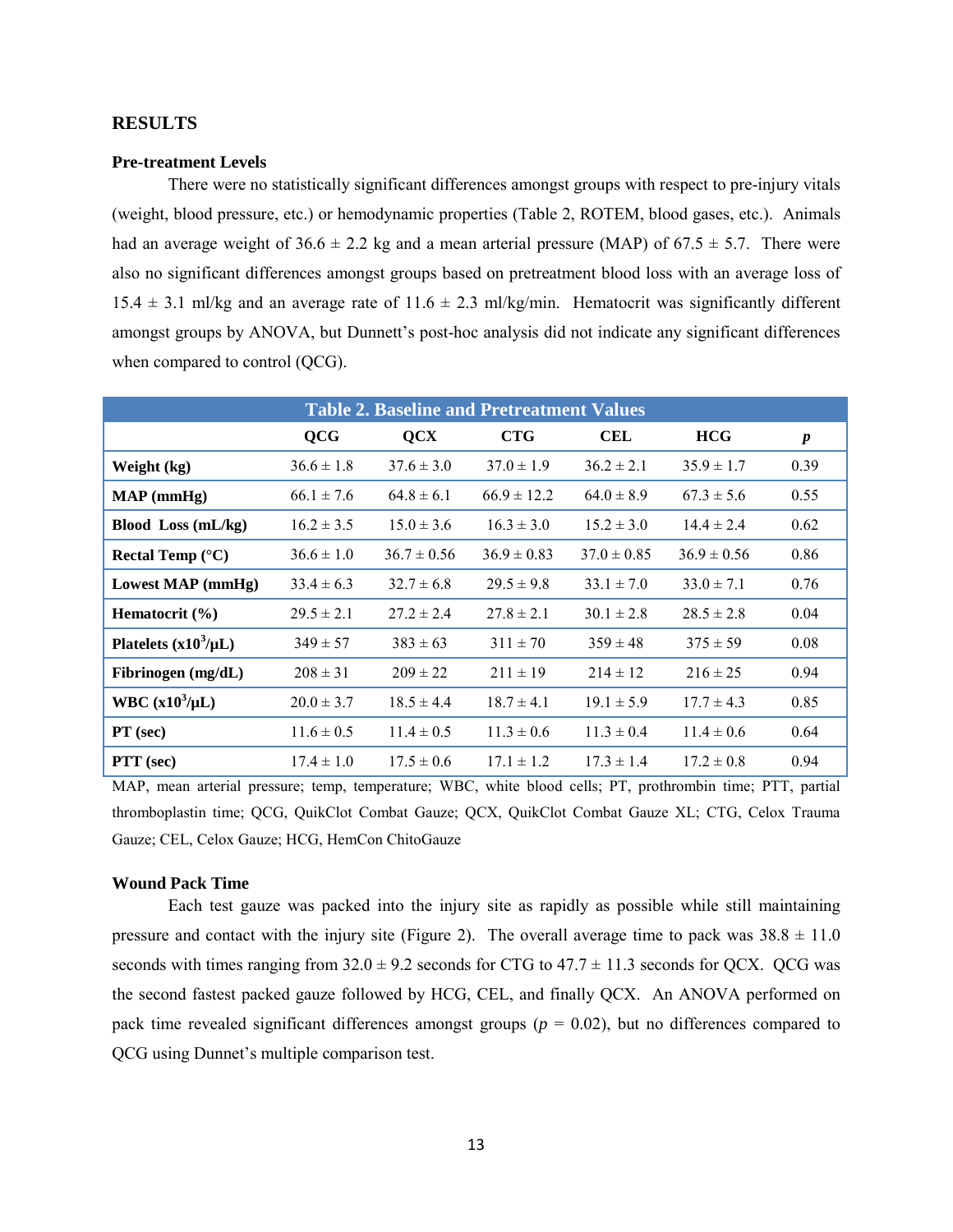#### <span id="page-13-0"></span>**Hemostasis**

Immediate hemostasis (no visible bleeding from the wound during the first three minutes after compression) ranged from 30% (3/10) of QCGand CTG-treated animals to 80% (8/10) of QCX (Figure 3A). Chi-squared analysis reveals that these differences were significant  $(p = 0.02)$ . QCG also had an additional three animals that eventually achieved hemostasis after the immediate hemostasis period ended, with one taking 84 minutes to achieve hemostasis. The other gauzes had either one or two animals reach hemostasis during the observation period except QCX. QCX,



CEL, and HCG also had incidences of re-bleeding in a wound that had previously reached hemostasis (Figure 3B), but in only one pig in the QCX and one in the HCG group did this re-bleeding lead to the death of the animal. Total hemostasis time was also measured (Figure 3C). This time, where there was no visible bleeding from the wound, ranged from just over an hour for CTG (64.8  $\pm$  72.1 minutes) to two hours for CEL (120.5  $\pm$  51 minutes). While a strong trend was observed in total time of hemostasis amongst some groups, this parameter was not found to be statistically significant  $(p=0.27)$ .

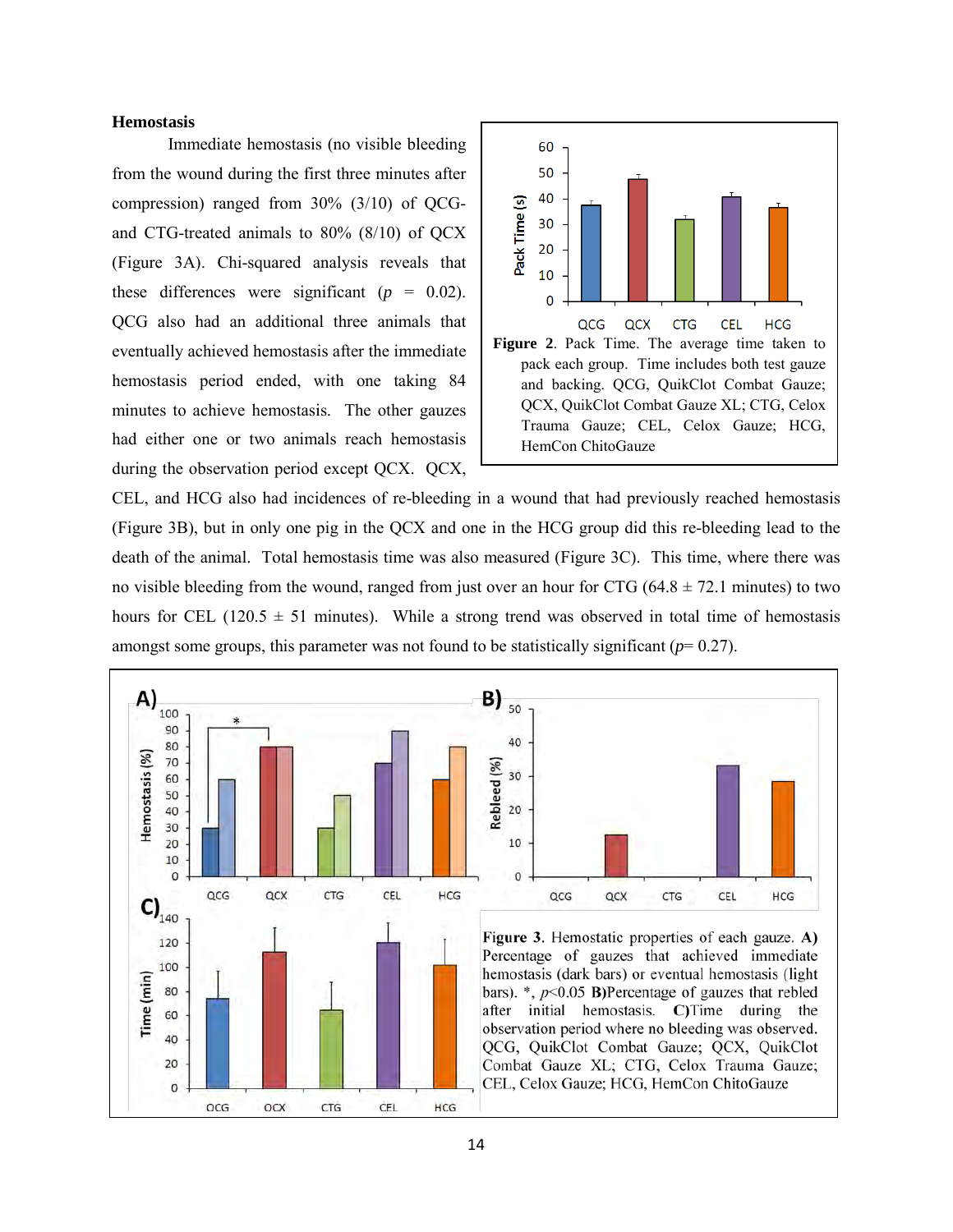#### <span id="page-14-0"></span>**Blood Loss**

Blood pooling outside the wound was aspirated, collected, and weighed in order to obtain the blood loss volume following the application of the test gauze. Figure 4 graphically displays the differences in blood loss amongst the groups. Figure 4A shows blood loss due to the injury before the gauze packing displayed as mL/kg. However, when blood loss measured at the end of the first ten minutes was analyzed (platinum 10 minutes), differences amongst groups becomes apparent by ANOVA  $(p=0.03)$ . Blood loss averaged  $5.1 \pm 7.8$  mL/kg with a range of  $1.7 \pm 3.8$  mL/kg for QCX to  $10.8 \pm 10.8$ mL/kg for QCG. QCG treated-animals shed 6-fold and 4.5-fold more blood than QCX and CEL respectively ( $p=0.026$  vs QCX;  $p=0.046$  vs CEL). At 30 minutes, blood loss averaged  $19 \pm 27$  mL/kg with a QCG losing 3.9- and 2.5-fold more than QCX and CEL respectively, but a one-way ANOVA on this data did not yield significance (Figure 4C). At the end of the experiment (Figure 4D), animals treated with QCG (62  $\pm$  65 mL/kg) or CTG (65  $\pm$  59 mL/kg) lost nearly twice as much blood as QCX (32  $\pm$  52 mL/kg) and CEL (29  $\pm$  64 mL/kg). While again, a strong trend was observed, there was no significant difference between groups at the end of the experiment determined by ANOVA.



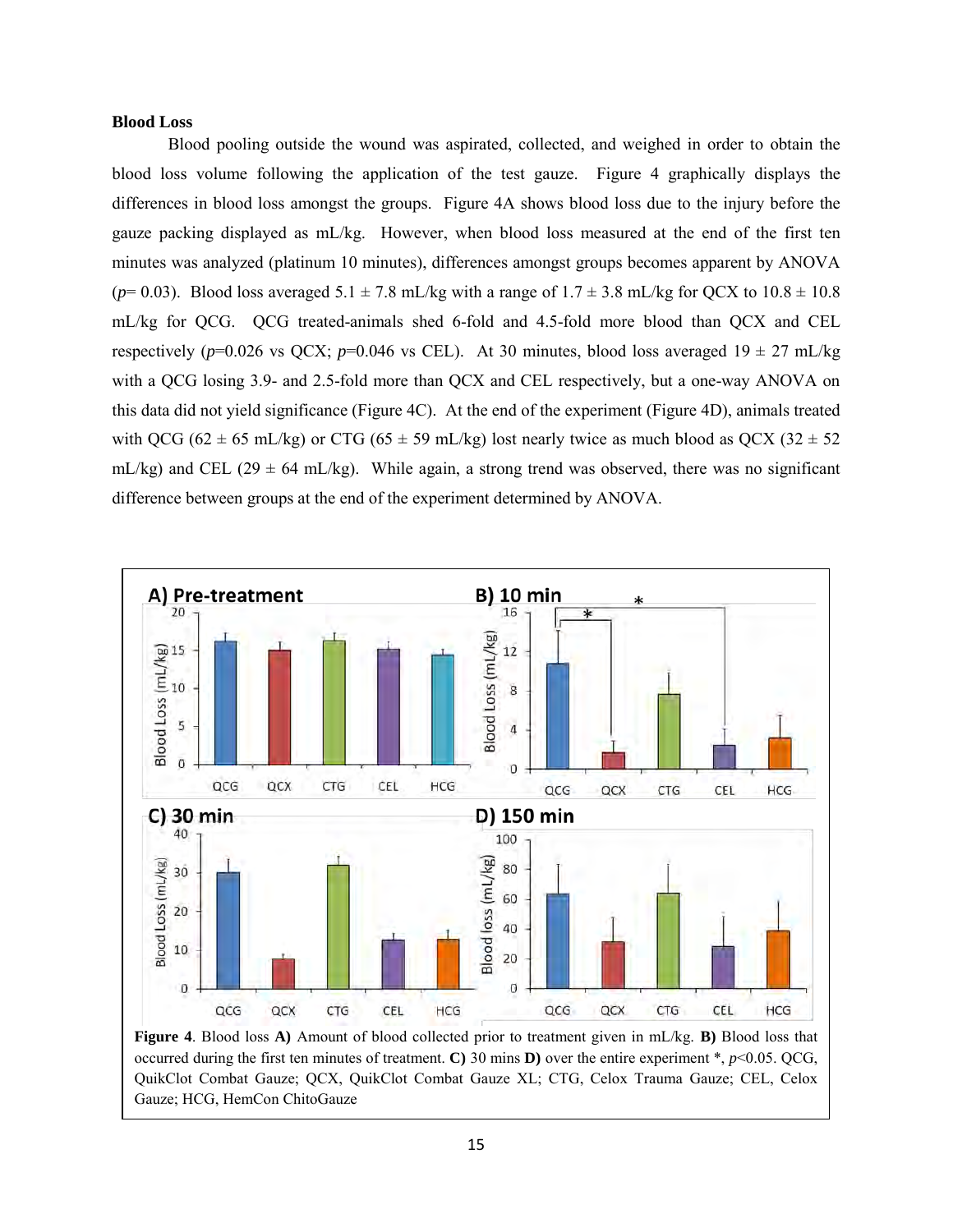#### <span id="page-15-0"></span>**Resuscitation**

In these experiments, animals were resucitated with lactated Ringer's solution to maintain a MAP  $\geq$  60 mmHg. Therefore, the total amount of fluids infused can be analyzed as an indirect measure of the



**Figure 5**. Resuscitation fluids. Values shown include both Hextend and Lactated Ringer's solution and are given as mean ± standard error. QCG, QuikClot Combat Gauze; QCX, QuikClot Combat Gauze XL; CTG, Celox Trauma Gauze; CEL, Celox Gauze; HCG, HemCon ChitoGauze

success of the hemostatic agent. Fluids infused averaged  $160.2 \pm 116.8$  mL/kg and ranged from  $116 \pm 131$  for HCG to  $207 \pm 131$ 118 for CTG with no statistically significant differences amongst groups (Figure 5). Interestingly, four animals required the full 10 L of lactated Ringer's, but were hemostatic and survived the entire procedure.

## <span id="page-15-1"></span>**Coagulation**

The extent of coagulopathy is a measurable outcome of the effectiveness of each gauze (as a function of hemostasis and the amount of resuscitation fluid delivered, Figure 6). ROTEM, prothrombin time (PT) and partial thromboplastin time (PTT) were measured in order to determine the coagulation state of each animal. There were no significant differences amongst the groups based on ANOVA before or after the injury in any of the tests for coagulation. Figure 6A and B show the results of ROTEM analysis until 60 minutes after injury. Alpha is a measure of the kinetics of clot formation, while Maximum Clot Firmness (MCF) reflects the strength of the clot. Figure 6C and D show the results of the prothrombin time (PT) and the partial thromboplastin time (PTT). All four tests implicate the trend that QCX-, CEL, and HCG-treated animal's blood performs closer to baseline than the QCG-treated animals. However, CTG-treated animals appear to have worse coagulation parameters than the control.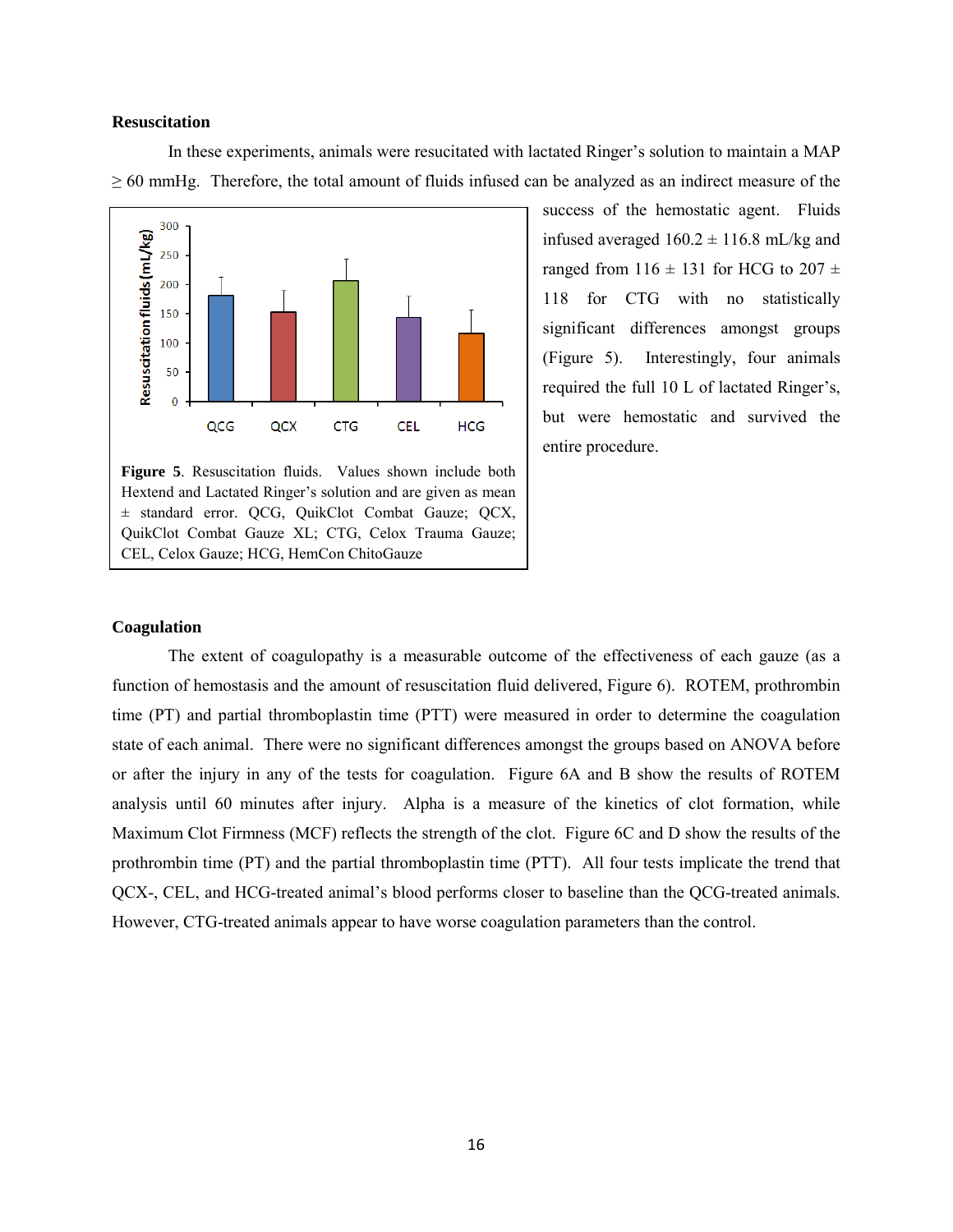

Figure 6. Coagulation parameters. Values are shown only up to 60 minutes due to high level of animal death following 60 minute timepoint **A)** Alpha values obtained from ROTEM analysis indicating kinetics of clot formation. **B)** MCf values indicating the quality of the clot. **C)** Prothrombin time showing the coagulation properties of the extrinsic coagulation pathway. **D)** PTT illustrating the intrinsic pathway of coagulation. QCG, QuikClot Combat Gauze; QCX, QuikClot Combat Gauze XL; CTG, Celox Trauma Gauze; CEL, Celox Gauze; HCG, HemCon ChitoGauze; PT, prothrombin time; PTT, partial thromboplastin time; MCF, Maximum Clotting Firmness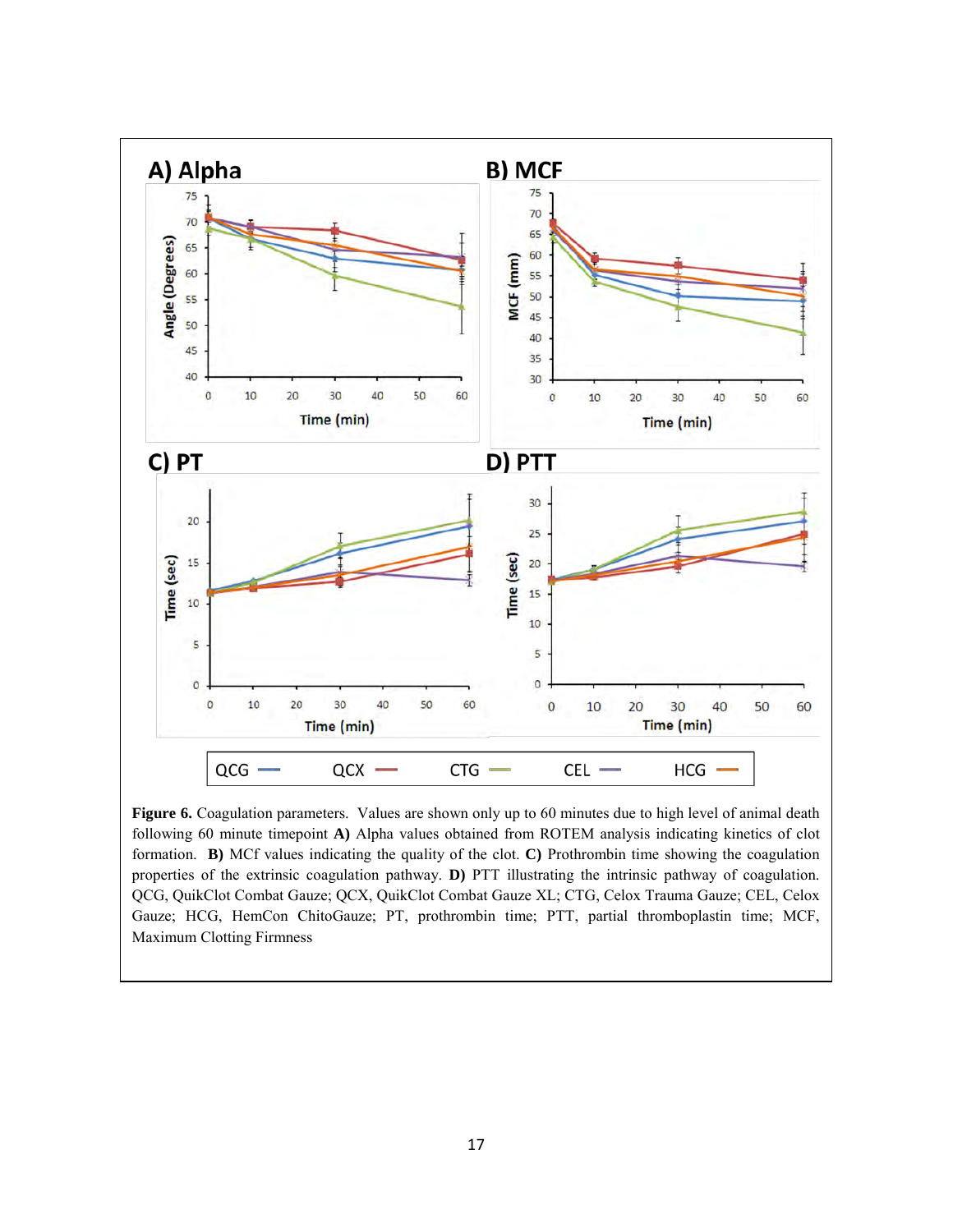## <span id="page-17-0"></span>**Survival**

Survival varied amongst groups with 60% (6/10) of the QCG-treated animals surviving through the entire 150 minutes of the experiment (Figure 7). CEL had the highest observed survival rate with 90% (9/10) of the animals surviving, followed by 70 % (7/10) for both QCX and HCG. CTG ranked lowest with only half (5/10) of the treated animals surviving. However, differences amongst groups were not significant by either log-rank test or by chi-squared analysis.



**Figure 7.** Kaplan-Meier analysis of surviving pigs treated with each test gauze. No significant differences were detected amongst groups (log-rank test). Inset shows survival percentage at end of the experiment.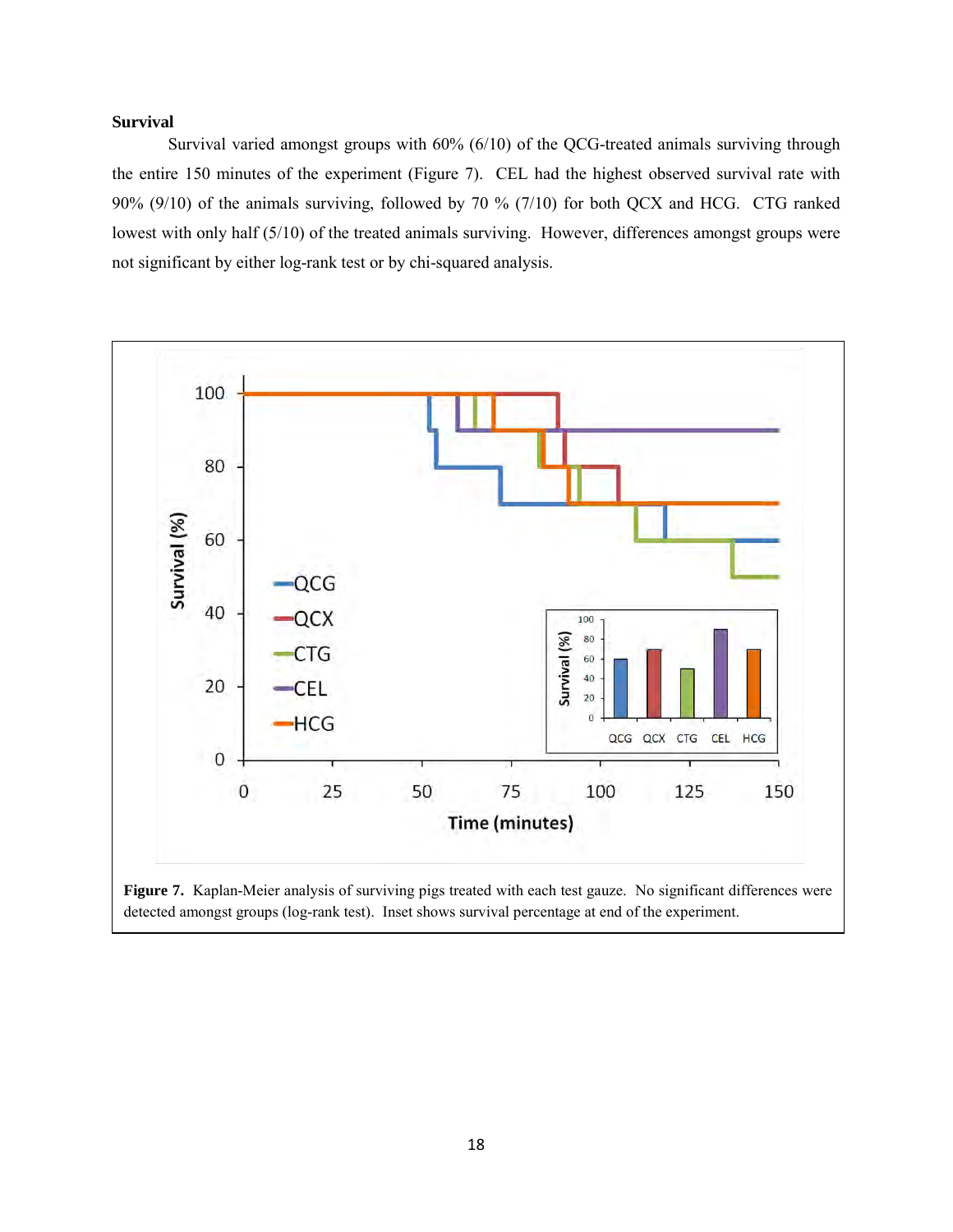#### <span id="page-18-0"></span>**Morphological and Histological Assessment**

Following the completion of the experiment, the gauzes were assessed for their ability to maintain hemostasis following a challenge of repeated leg movements by an experimenter. All gauzes tested retained hemostasis during the leg movement challenge. However, all gauzes tested allowed for free bleeding when gently removed from the wound site indicating the requirement for the gauze to remain in place to be continually effective. All animals that died during the experimentation were examined by necropsy to ensure the all deaths were due to exsanguinations and not an underlying physical condition. No comorbidities were found any of the animals examined.



**Figure 7.** Representative micrograph showing foreign material on the outside of Celox gauzetreated arteries (arrowheads). Hematoxylin and eosin stained (20X).

All animals were subject to histological analysis regardless of outcome. The analysis revealed no significant damage to any of the tissues examined and no differences between groups. All gauzes had some endothelial cell loss near the injury site and minor necrosis of the muscle. There was no apparent lesion in any of the nerve tissue examined. However, linear foreign material was found in all tissues in the CEL group which likely is chitosan, but none was found inside the vessels (Figure 7). The results are summarized in Table 4.

| <b>Table 4. Histological Evaluation Summary</b> |                                             |                                                         |                                      |                                           |                                                         |  |  |
|-------------------------------------------------|---------------------------------------------|---------------------------------------------------------|--------------------------------------|-------------------------------------------|---------------------------------------------------------|--|--|
|                                                 | <b>QCG</b>                                  | $OCX$                                                   | <b>CTG</b>                           | <b>CEL</b>                                | <b>HCG</b>                                              |  |  |
| Vein                                            | Mild neutrophil<br>transmigration           | Mild multifocal<br>neutrophil<br>transmigration         | No Significant<br>lesions            | Mild neutrophil<br>transmigration         | Moderate<br>neutrophil<br>transmigration                |  |  |
| <b>Artery</b>                                   | Mild,<br>endothelial loss<br>at injury site | Mild<br>endothelial loss<br>and edema at<br>injury site | <b>Endothelial</b> loss<br>and edema | Moderate<br>endothelial loss<br>and edema | Mild<br>endothelial loss<br>and edema at<br>injury site |  |  |
| <b>Nerve</b>                                    | No Significant<br>lesions                   | No Significant<br>lesions                               | No Significant<br>lesions            | No Significant<br>lesions                 | No Significant<br>lesions                               |  |  |
| <b>Muscle</b>                                   | Mild<br>degeneration<br>and necrosis        | Mild<br>degeneration<br>and necrosis                    | Mild<br>degeneration<br>and necrosis | Mild<br>degeneration<br>and necrosis      | Mild<br>degeneration<br>and necrosis                    |  |  |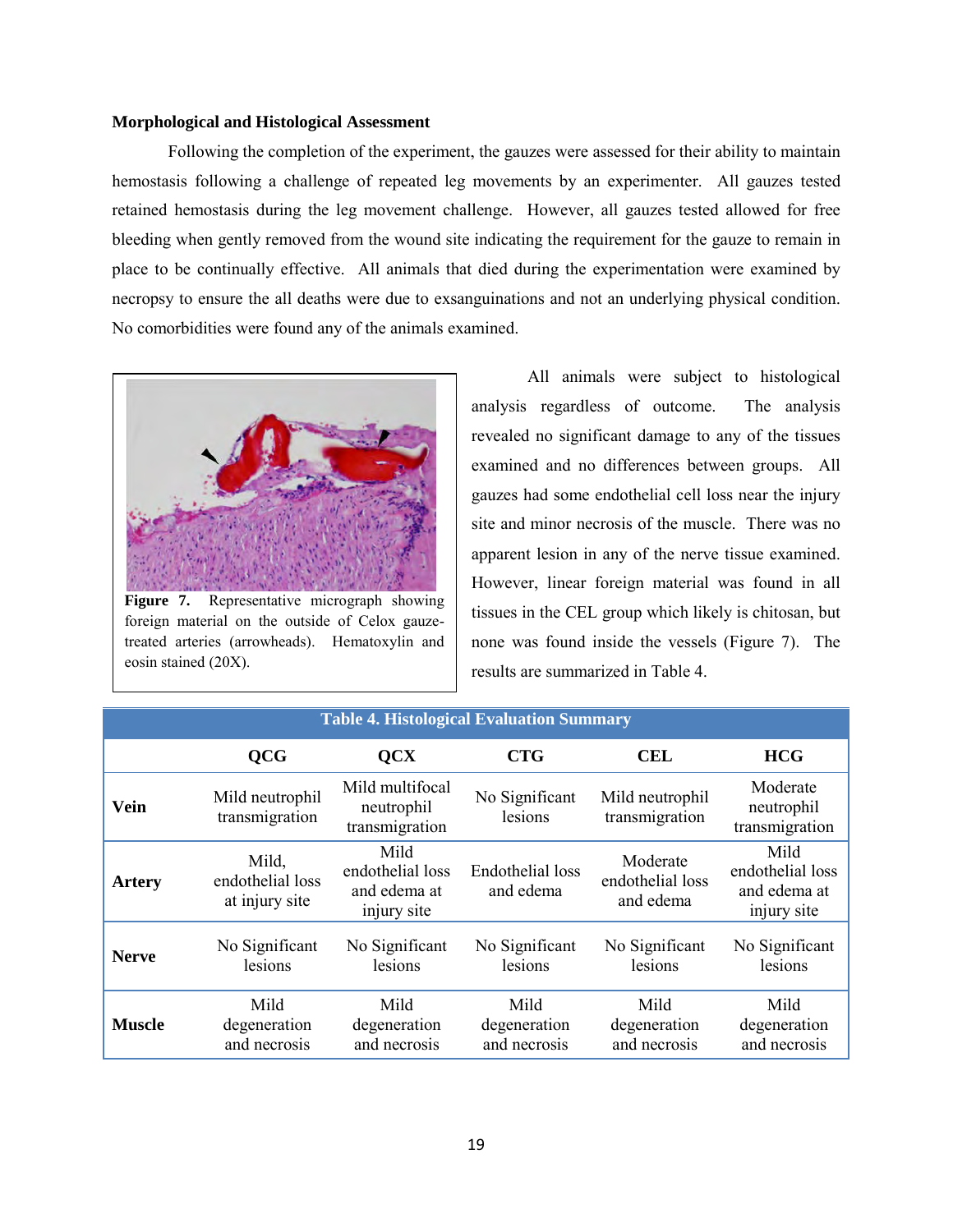#### <span id="page-19-0"></span>**CONCLUSIONS**

This study compared the effectiveness of four hemostatic gauzes to the current standard of care, QCG, using a standardized swine model of femoral arterial uncontrolled hemorrhage. Using this model, we compared the efficacy of QCX, CEL, CTG, and HCG to QCG. These test objects reflected the current FDA approved state of the art for hemostatic gauze technology at the onset of this study. All test objects examined in this study performed at least as well as the current standard of care. While some test articles excelled in specific analysis (QCX significantly better rate of immediate hemostasis and reduced total shed blood, CEL significantly reduced 10 minute shed blood) no test articles were determined to be deficient as compared to the current standard.

Of particular note, one factor that differentiated QCX and CEL was their mass (nearly twice the mass of other test articles, Table 1). Because QCX exhibited a higher degree of efficacy (immediate hemostasis and 10 minute blood loss) than the traditional and smaller QCG, it may be inferred that the performance differences observed are not necessarily due to the kaolin content of the gauze but rather the total mass of test gauze applied. Unfortunately, this study was not designed to address the question as to whether the differences observed were due to an enhanced tamponade effect produced by increased gauze mass or greater quantities of active ingredients (kaolin, chitosan). Further study may be required to address this question.

Also of note were the measured times for a test article to be fully packed into the injury site. QCG, along with CTG, required the least amount of time while QCX and CEL required the most (Fig 1). These differences in pack time likely result from the larger volumes of gauze present in QCX and CEL (Table 1). Although the pack time amongst gauzes was slight (15 seconds), these differences could prove important during care under fire situations.

The investigators acknowledge that this study has some weaknesses with regard to statistical power and in fact is largely observational. However, upon post-hoc power analysis, we determined that in order to achieve statistical significant amongst groups, at least an additional 15 animals per group would have been required. Therefore it was determined that the n=10 reported here was sufficient to characterize efficacy of the test articles as compared to the current standard. Additionally, it should be noted that the DoD standardized model for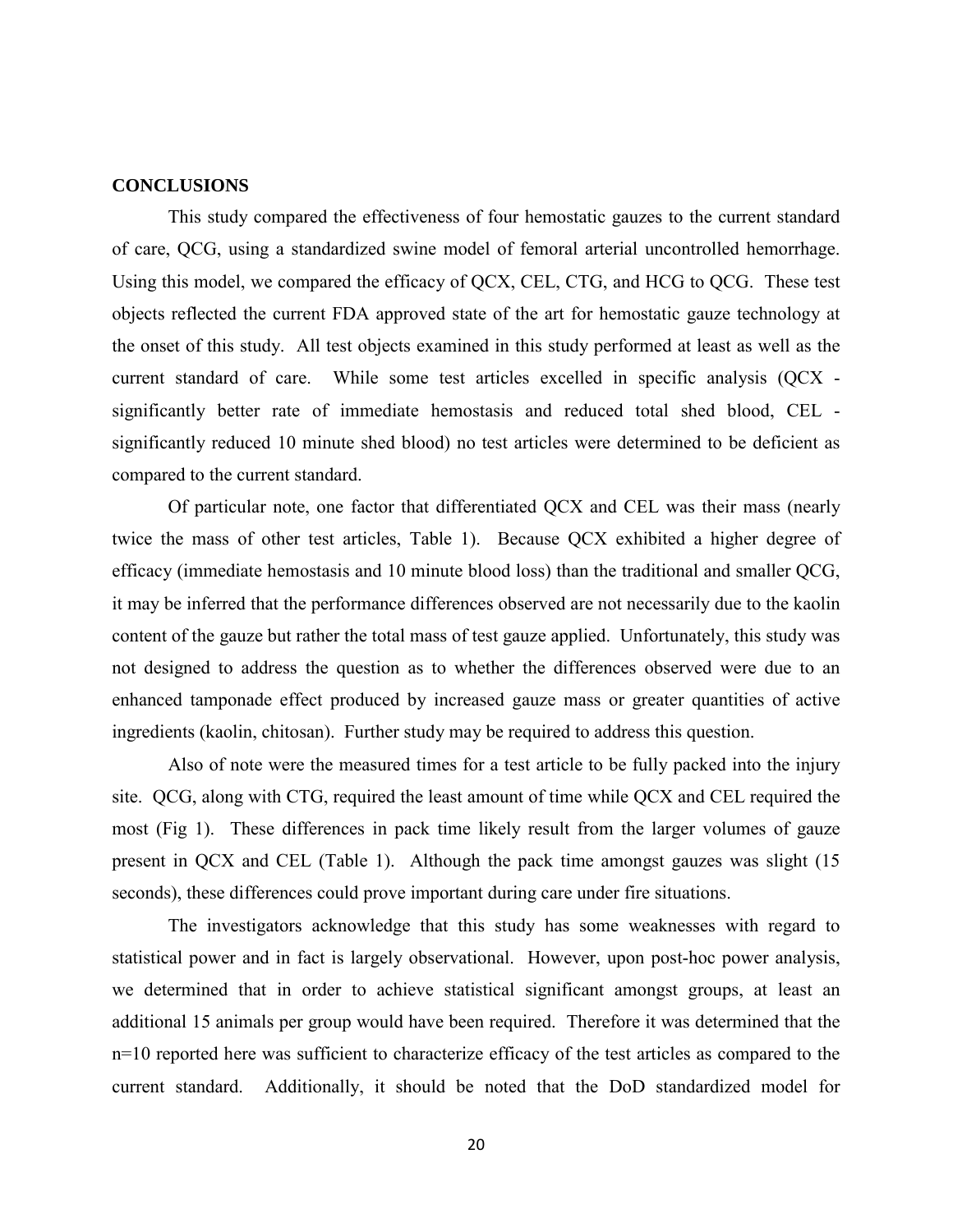uncontrolled arterial hemorrhage is, to some degree, non-physiologically relevant to clinical/battlefield presentation of hemorrhage. The standardized model incorporates un-realistic resuscitation strategy by design, to align gauze failure with survival outcome, and should be interpreted in the context of testing and evaluation of gauze products in a "worst case scenario". The current study aimed to determine the effectiveness of five hemostatic gauzes and although a practical way to examine these gauzes, the methodology here may not translate directly to use on the battlefield or during emergent care. There are differences between human and swine including blood component ratios and anatomy. Another contrived component of the model is found in the precision of the injury, which is in stark contrast to the battlefield scenario where one would more likely encounter a higher degree of polytrauma and hemorrhage sources not readily amenable to gauze application. Despite these shortcomings, the work here and similar experiments have provided valuable information as to the efficacy of modern hemostatic gauze products.